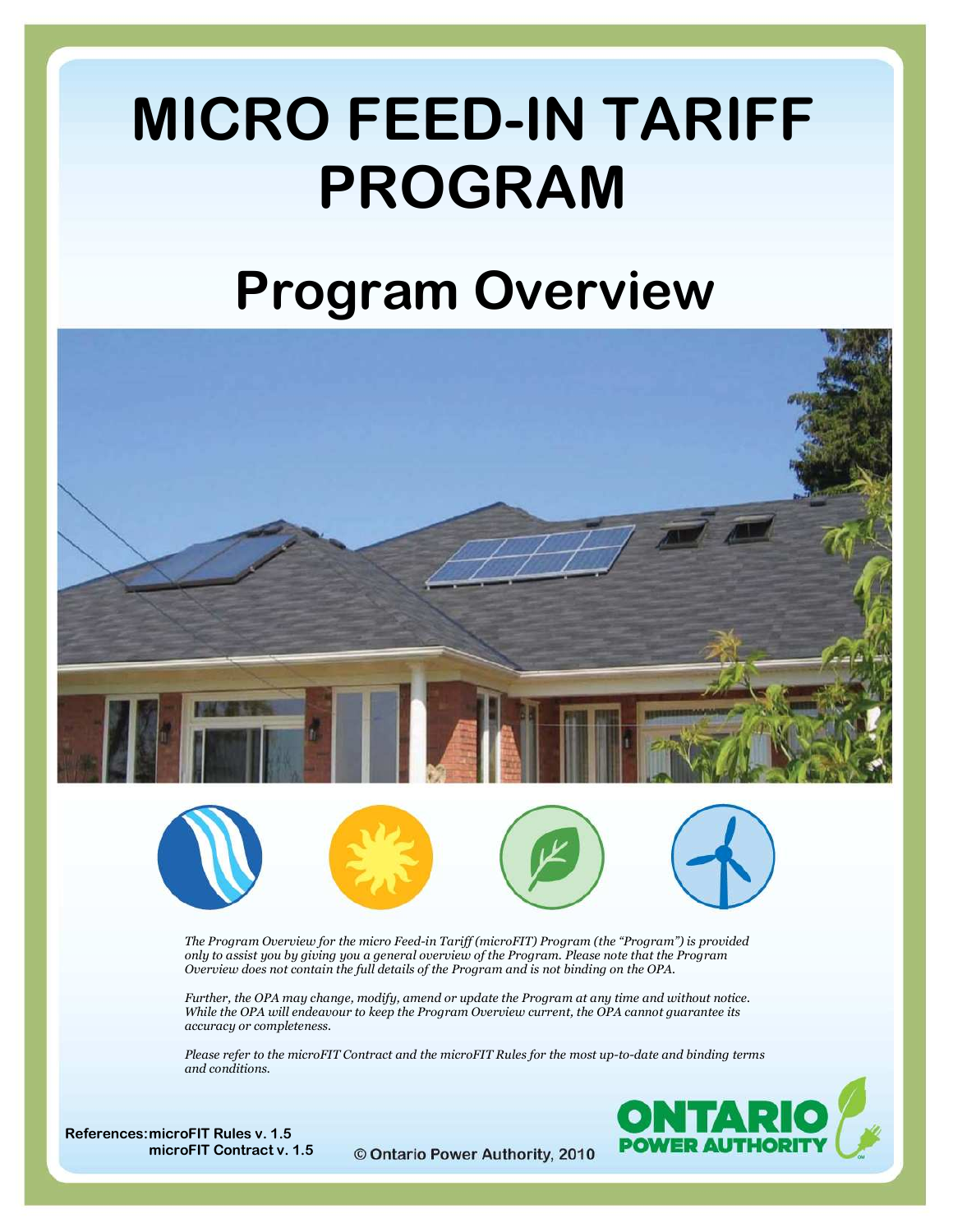# **TABLE OF CONTENTS**

| 1.1            |                                                                           |  |
|----------------|---------------------------------------------------------------------------|--|
| a.             |                                                                           |  |
| b.             |                                                                           |  |
| $C_{\bullet}$  |                                                                           |  |
| d.             |                                                                           |  |
| e.             |                                                                           |  |
| 1.2            |                                                                           |  |
| a.             |                                                                           |  |
| $\mathbf b$ .  |                                                                           |  |
| $\mathbf{c}$ . |                                                                           |  |
| d.             |                                                                           |  |
| e.             |                                                                           |  |
| f.             |                                                                           |  |
| g.             |                                                                           |  |
|                |                                                                           |  |
| 2.1            |                                                                           |  |
| a.             |                                                                           |  |
|                |                                                                           |  |
|                |                                                                           |  |
|                |                                                                           |  |
| 2.2            |                                                                           |  |
| a.             |                                                                           |  |
| $\mathbf b$ .  |                                                                           |  |
| 2.3            |                                                                           |  |
| a.             |                                                                           |  |
| $\mathbf b$ .  |                                                                           |  |
|                |                                                                           |  |
| 3.1            |                                                                           |  |
| 3.2            |                                                                           |  |
| 3.3            |                                                                           |  |
|                |                                                                           |  |
| 4.1            |                                                                           |  |
| a.             |                                                                           |  |
| 4.2            | Complete a safety inspection with the Electrical Safety Authority  26     |  |
| 4.3            | Work with your local distribution company to complete your connection  27 |  |
|                |                                                                           |  |
| 5.1            |                                                                           |  |
| a.             |                                                                           |  |
| $\mathbf b$ .  |                                                                           |  |
| 5.2            |                                                                           |  |
| a.             |                                                                           |  |
|                |                                                                           |  |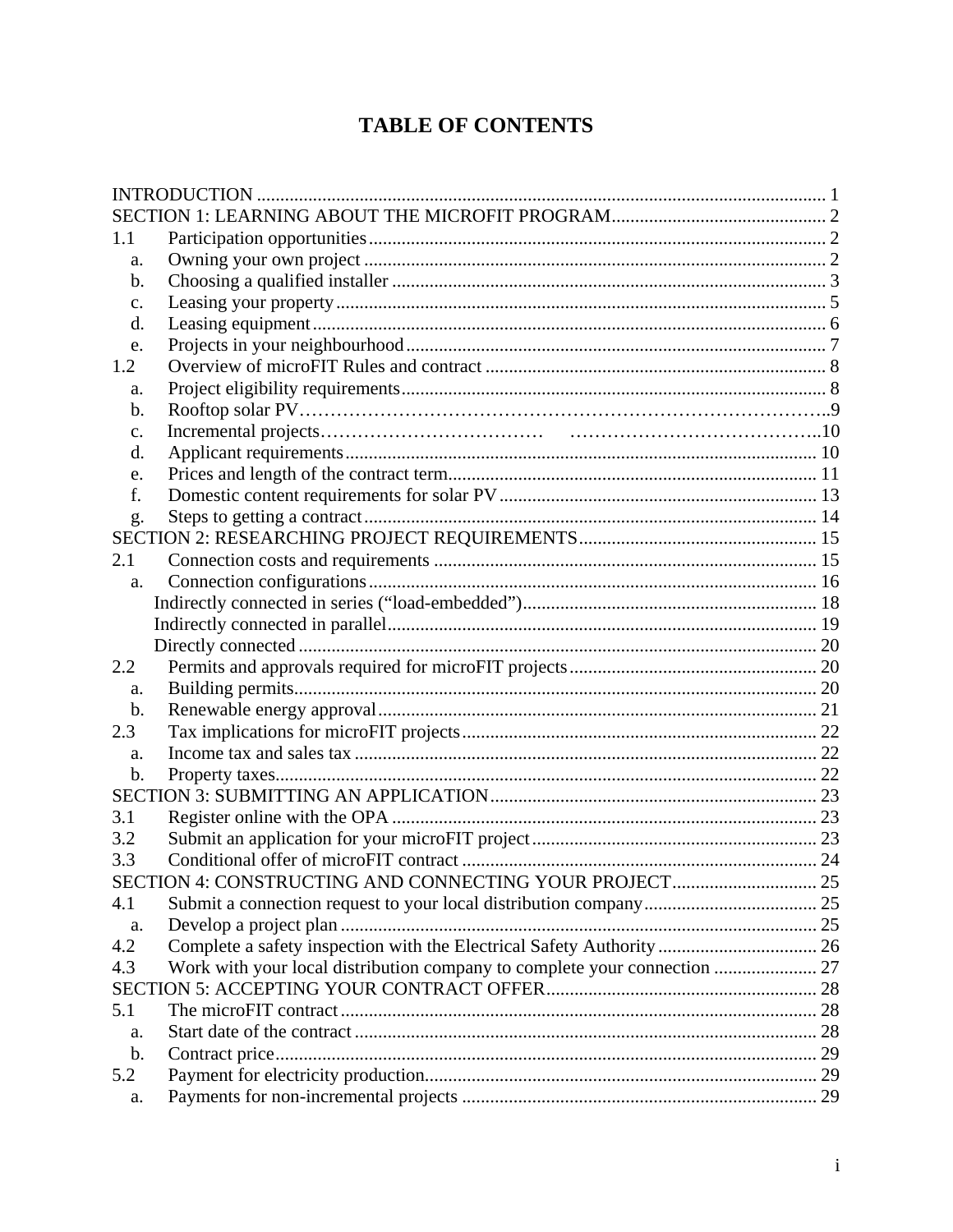| 5.3 |  |
|-----|--|
|     |  |
|     |  |
|     |  |
|     |  |
|     |  |
|     |  |
|     |  |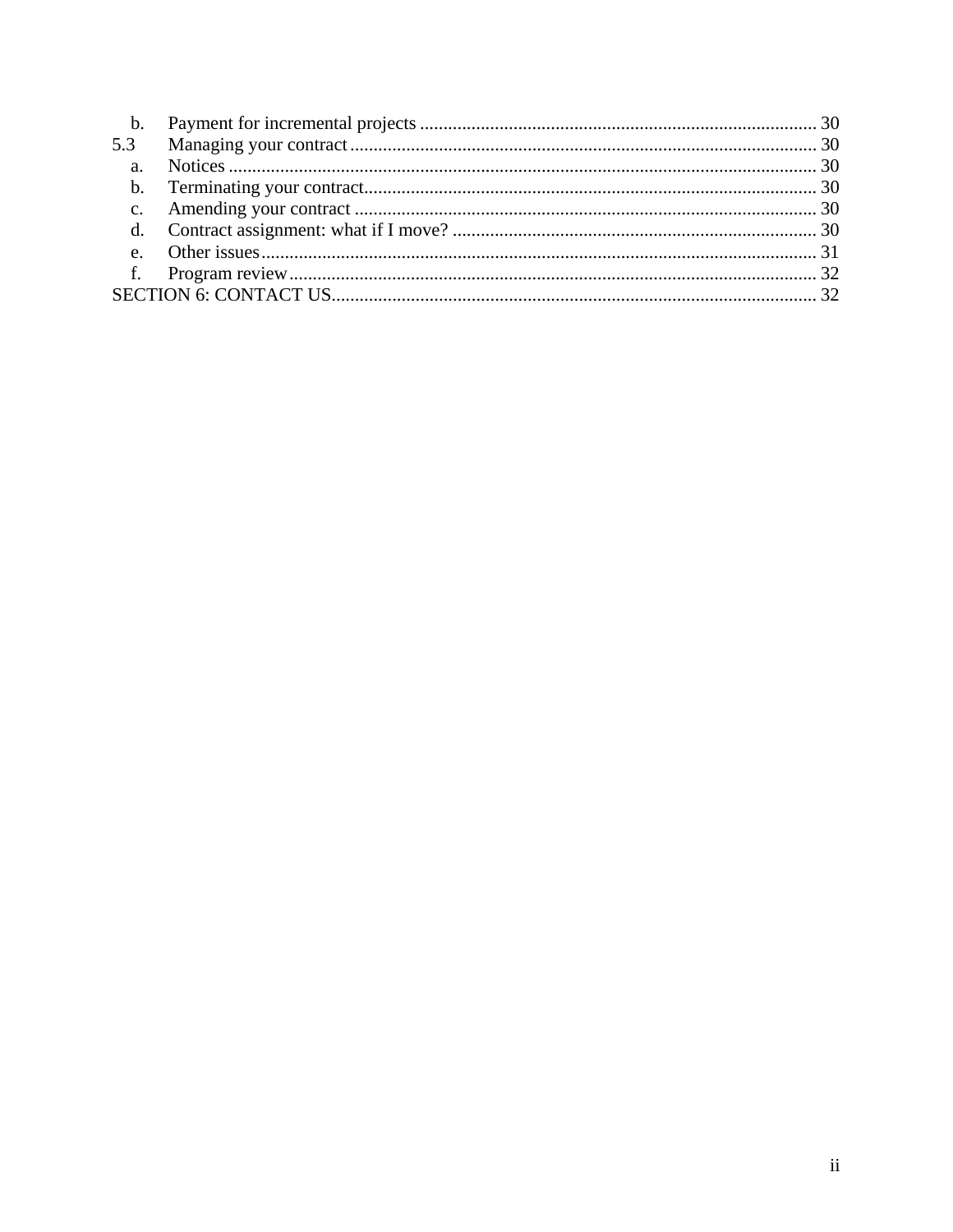# **INTRODUCTION**

If you are a homeowner, farmer or small business owner, or if you manage an institution such as a school or place of worship, you have the opportunity to develop a very small or "micro" renewable electricity generation project – of 10 kilowatts (kW) or less in size – on your property. You'll be paid for all the electricity you produce through the microFIT Program.

The microFIT Program is a stream of the Ontario Power Authority's (OPA) Feed-in Tariff (FIT) Program for renewable energy in Ontario. It is intended to encourage the development of "microscale" renewable energy projects across the province. Owners of these projects will be paid a fixed price for the electricity they produce. Prices are set at a level intended to enable project owners to recover the costs of the projects, as well as to earn a reasonable return on their investment over the term of the contract.

| <b>FIT Program</b>                                    | microFIT Program                                                                         |
|-------------------------------------------------------|------------------------------------------------------------------------------------------|
| Small, medium and large renewable<br>energy projects. | Very small renewable power projects,<br>such as a home or small business<br>installation |
| Generating more than 10 kW of<br>electricity.         | Generating 10 kW or less of electricity.                                                 |
| <b>Refer to FIT Rules</b>                             | <b>Refer to microFIT Rules</b>                                                           |

Rooftop solar photovoltaic (PV) installations on homes and small businesses are expected to be the most common microFIT project; however, the program is available to other types of renewable technologies.

Projects eligible for the microFIT Program will receive:

- a long-term contract for the payment of electricity produced from the renewable energy project
- a fixed price for the full term of the contract.

The purpose of this overview is to introduce participants to the microFIT program, including participation opportunities and the microFIT Rules. You will learn about the requirements for developing a renewable energy project, including connection requirements, approvals and permits and possible tax implications. You'll also find out about the process to connect your project to the electricity grid by working with your local distribution company. The final section describes how to accept a contract offer and explains how contract payments are made.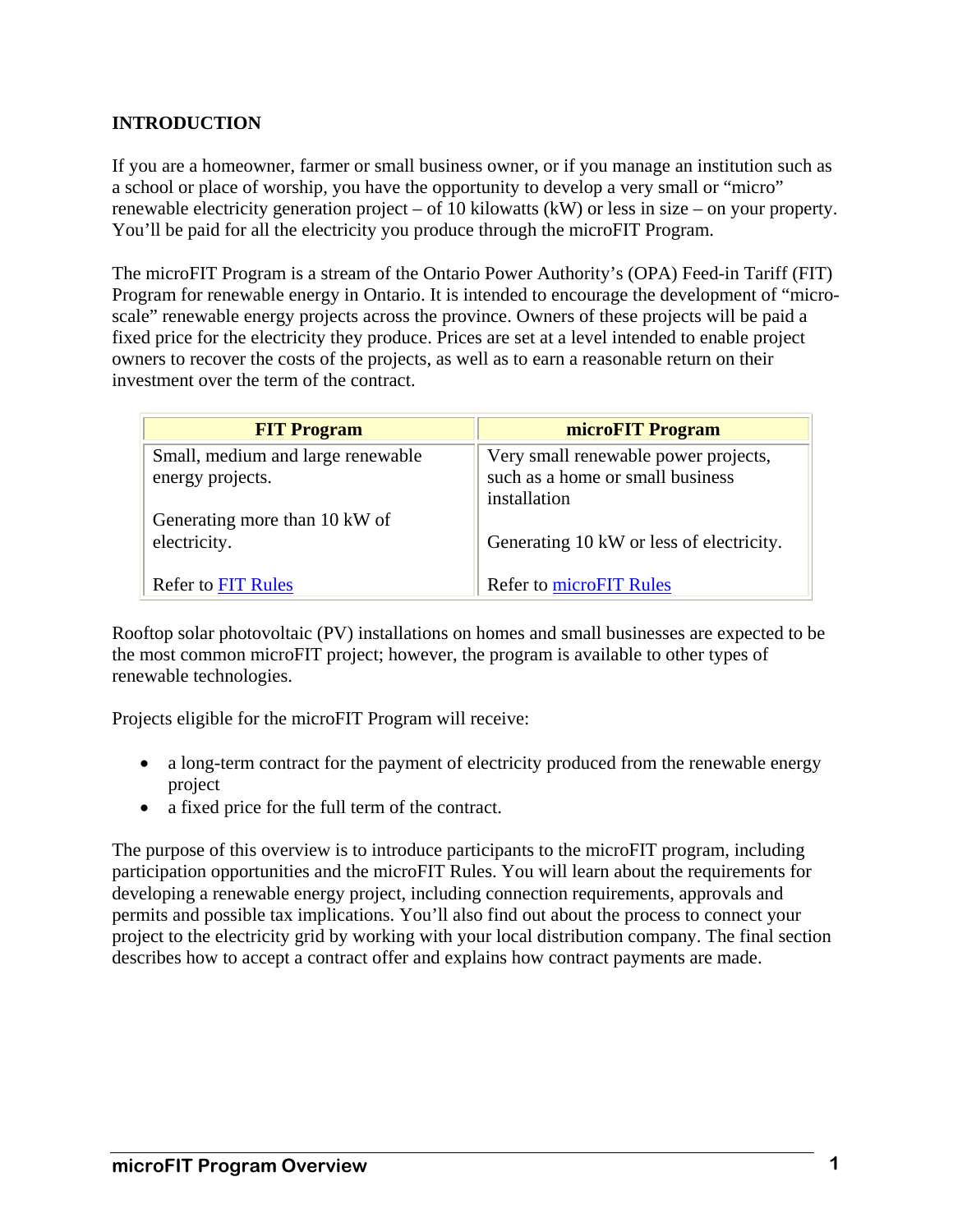# **SECTION 1: LEARNING ABOUT THE MICROFIT PROGRAM**

#### **1.1 Participation opportunities**

The OPA has designed the microFIT Program to enable the development of micro-scale projects through a range of participation opportunities, including:

- owning your own project
- leasing your property to a renewable energy developer
- leasing equipment for your project
- developing a project with others in your neighbourhood.

Each participation arrangement has different benefits and risks that you should consider before proceeding with your project.

While considering your options, you should note the following typical costs of developing a micro-scale renewable energy project:

- equipment and installation
- inspection by the Electrical Safety Authority
- permitting and other approvals
- local distribution company connection costs
- local distribution company account charges and metering fees
- legal and insurance fees
- tax and accounting fees.

#### **a. Owning your own project**

Many microFIT Program participants will own and operate their projects and install the systems on their property. If you choose this option, you will be the microFIT contract holder and receive payments for the electricity your project produces.

As the owner of a renewable energy project, your **responsibilities** will include:

- hiring qualified installers
- sourcing and purchasing equipment
- arranging for project financing and insurance
- obtaining all necessary approvals (e.g., building permits)
- arranging for an electrical safety inspection

#### **Quick Fact**

There are a number of tools for estimating the amount of electricity your renewable energy project could produce.

For example:

RETScreen www.retscreen.net

PV Watts www.pvwatts.org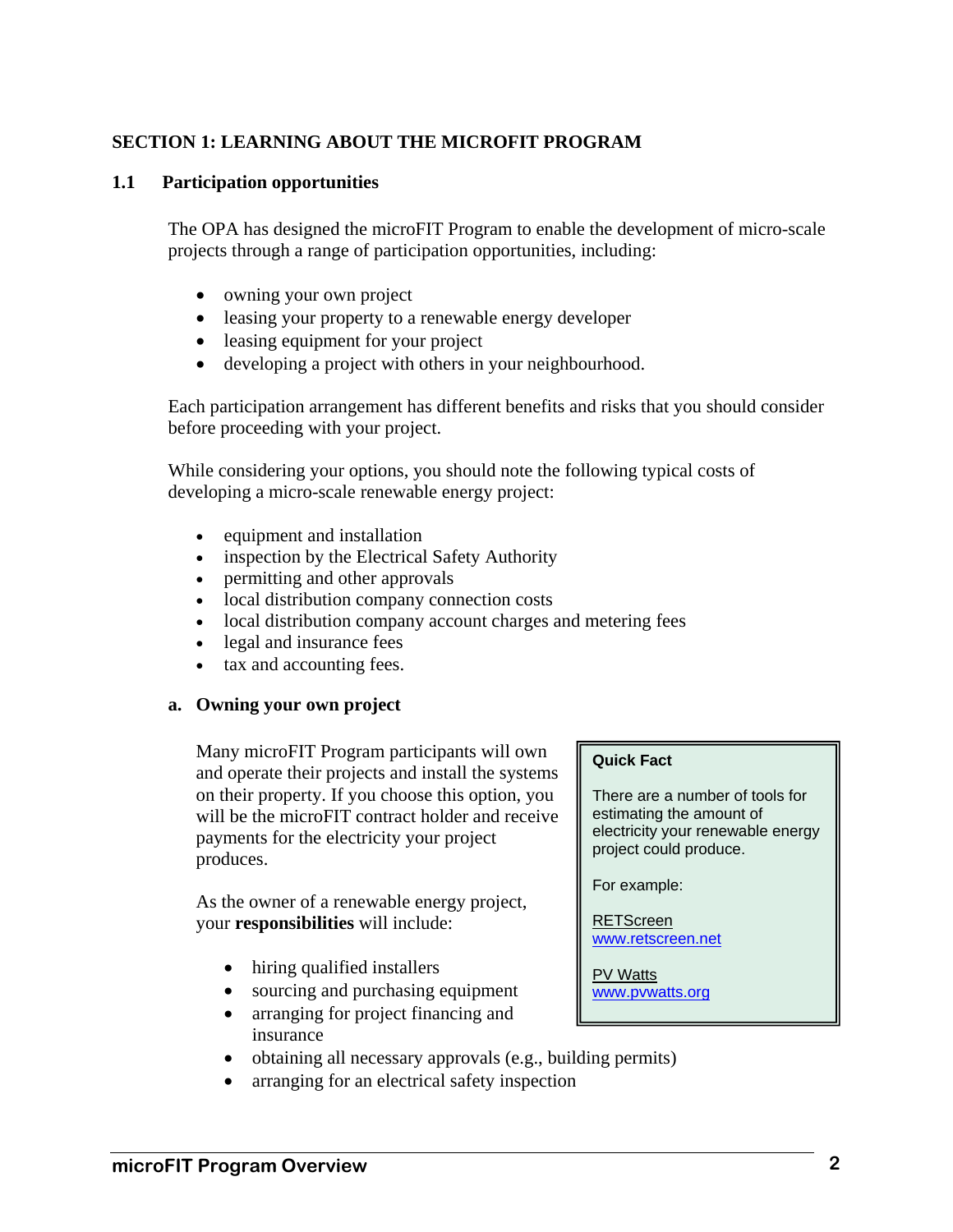- working with your local distribution company to connect your project to the grid
- obtaining and maintaining a microFIT contract
- paying for ongoing operating costs and local distribution company account fees
- advising the OPA and your local distribution company if you move.

Some of the **benefits** of owning your own project could include:

- having control over your own project
- receiving payments directly for the electricity produced.

Some of the **risks** of owning your own project could include:

- purchasing equipment that does not perform as well as expected
- being responsible for the costs associated with substandard equipment or installation
- being responsible for all ongoing project costs.

# **b. Choosing a qualified installer**

Many people who choose to own their microFIT project will hire an installer to help develop their project. The renewable energy sector is a growing industry and there are likely to be many possible installers from which to choose. You therefore must take care to choose a qualified installer when you are developing your renewable energy project.

A qualified installer will:

#### **Quick Fact**

If you choose to install a solar PV project, your project must meet a minimum level of domestic content as described in section 1.2 of this document.

You will be required to obtain *written confirmation* from any equipment supplier or installer of the activities contributing to the domestic content level.

- have experience installing grid-connected renewable energy projects in Ontario, with particular experience installing your technology of choice
- have the proper licensing and certifications as applicable
- have general liability insurance.

The OPA has prepared a list of questions to ask your installer before investing in your project.

- $\Box$  Do you have experience installing small renewable energy projects in Ontario or other jurisdictions? Can you provide a list of past customers who would be willing to provide references?
- $\Box$  Are your installers qualified to install the project? Do they meet all necessary safety regulations, licensing and certification requirements?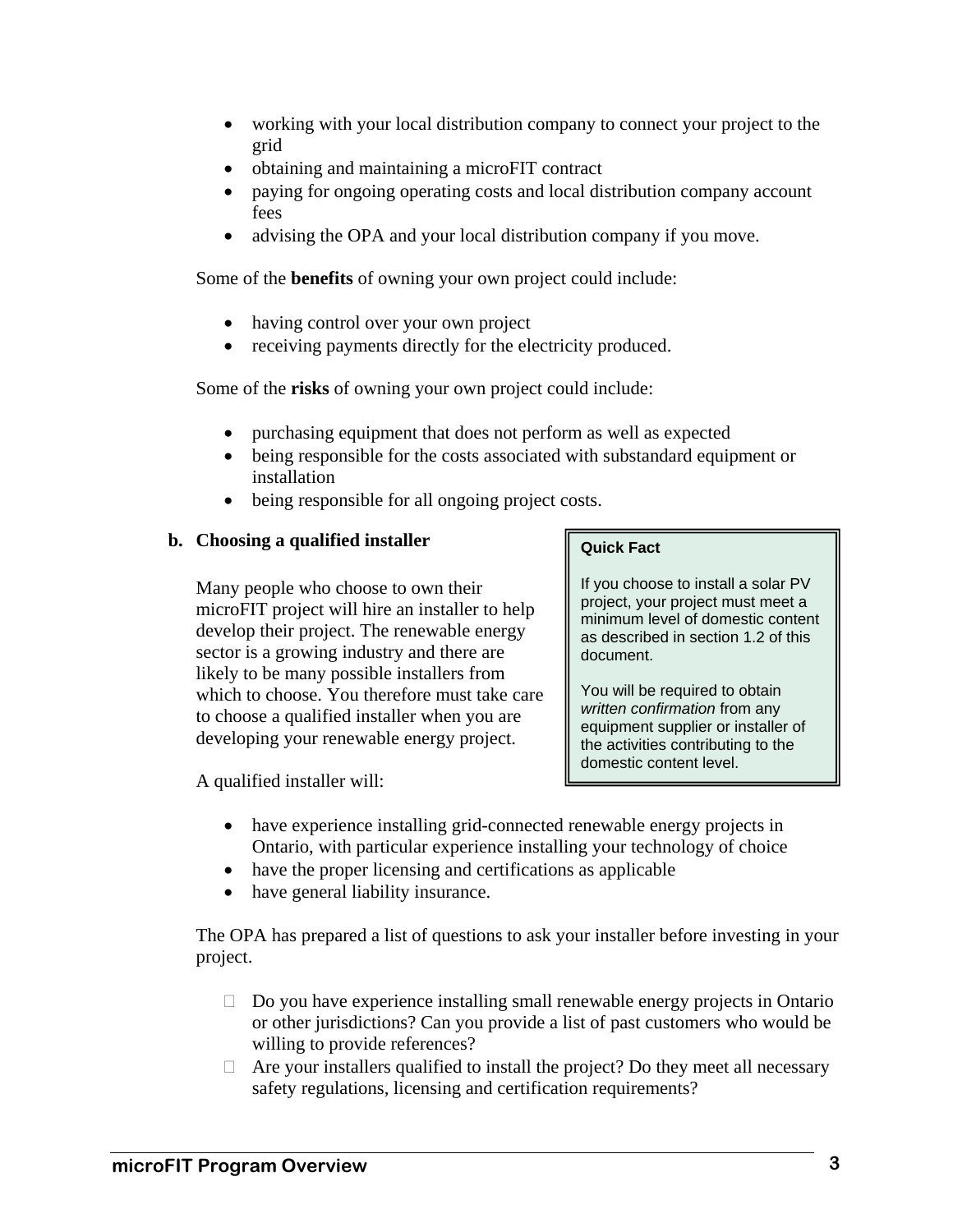- $\Box$  Do you have general liability insurance to cover property damage or injury?
- $\Box$  Are you registered with the Better Business Bureau (http://www.bbb.org/canada/)?
- $\Box$  Do you provide warranties on your labour and products?
- $\Box$  In addition to the installation, what other services do you provide? What are the costs of these services?
- $\Box$  Will you assess my property to ensure that the system is installed at an optimal location? For example, will you ensure that my solar PV system is not in a shaded area? Or, will you ensure that my site has appropriate wind for a micro-wind turbine?
- $\Box$  Will you order all the required equipment for the project? What is the full cost of the total installation?
- $\Box$  What are the ongoing operating and maintenance costs I can expect and who will be responsible for them?
- $\Box$  Will you arrange for all necessary approvals and permits? This includes: - building permits
	- authorization to connect from the Electrical Safety Authority
	- renewable energy approval, if required.
- $\Box$  Will you work with my local distribution company to arrange for connection to the grid? This includes:
	- preparing the connection configuration diagrams
	- arranging for payment of the connection costs
	- helping prepare the connection agreement with the local distribution company
	- arranging for installation and testing of the meter.
- $\Box$  Will you help me prepare my microFIT application?
- $\Box$  Will you provide any ongoing servicing or maintenance of the installed equipment?
- $\Box$  For solar PV projects, will you provide written confirmation of the activities contributing to the domestic content level required by the microFIT rules and contract?
- $\Box$  Can you arrange for me to see some of the other microFIT projects you have installed?

To find a qualified installer, you may wish to contact the appropriate industry association for the technology you are using:

- Canadian Solar Industry Association (www.cansia.ca)
- Canadian Wind Energy Association (www.canwea.ca)
- Ontario Waterpower Association (www.owa.ca)
- Canadian Bioenergy Association (www.canbio.ca)
- Directory of Ontario Solar Energy Manufacturers and Suppliers (https://www.showreg.net/OSEI2009/)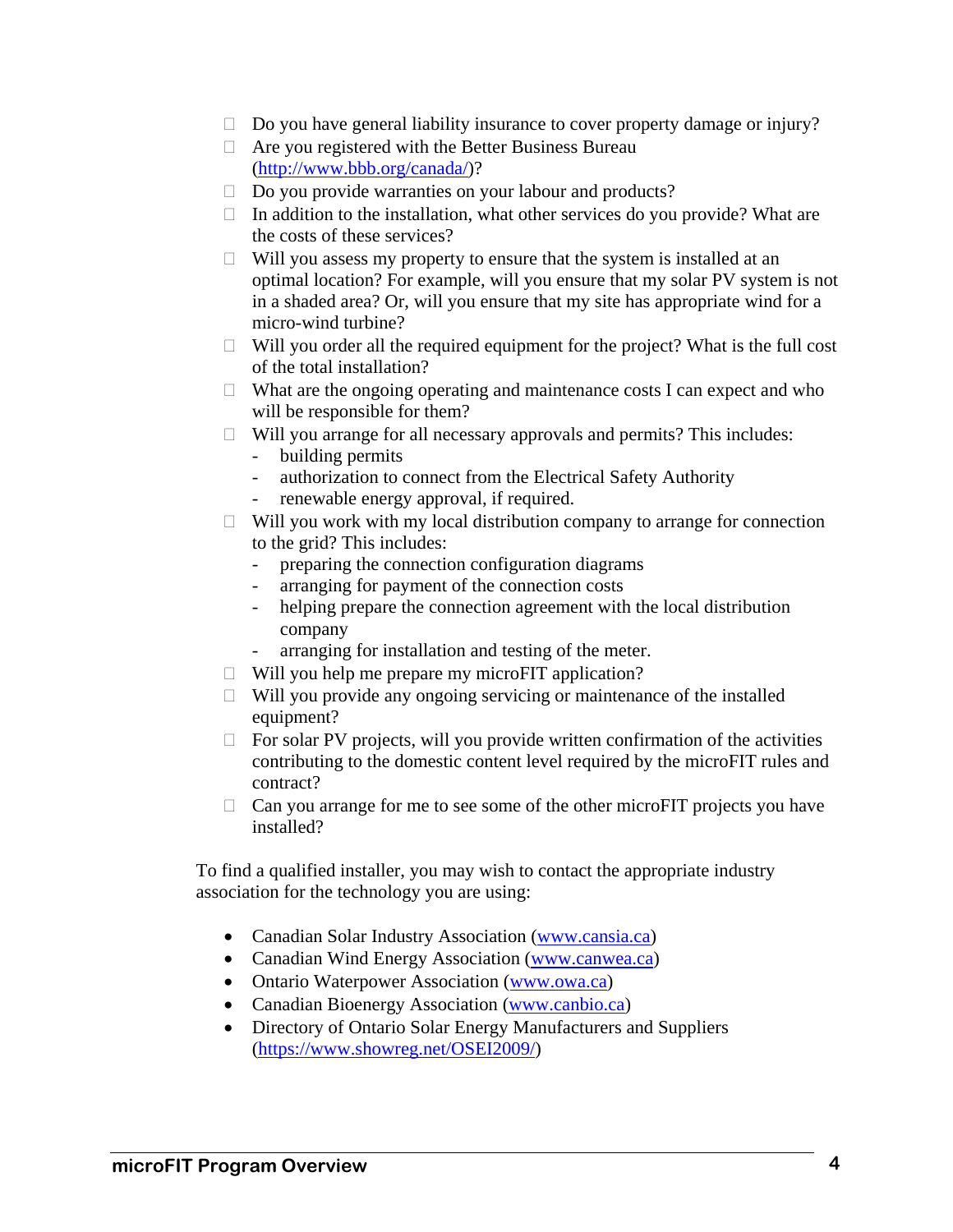#### **c. Leasing your property**

#### **August 13, 2010 update**

This arrangement is not currently permitted under the microFIT Program. However, the newly created microFIT advisory panel will review this issue and determine the best method to allow applicants who do not own the land on which a project is located to participate in the program.

You may choose to lease a portion of your property to a developer rather than purchasing and installing your own renewable energy project.

For example, you could lease your rooftop to a solar PV project developer. This means that the developer would install and own the solar panels located on your property and you could receive payments from the developer for access to your property (e.g., lease payments).

The project developer would be the holder of the microFIT contract and would receive payments for the electricity produced. The project developer should maintain responsibility for ongoing operations and maintenance costs associated with the microFIT project. The developer also should have insurance to cover problems that might arise.

As a lessor or "host" of a microFIT project, your **responsibilities** could include:

- negotiating a leasing agreement with the project developer. We recommend that you consult a lawyer for this.
- ensuring that the project developer obtains all necessary approvals. For example, building permits, electrical safety inspection, etc.
- arranging for property insurance, if necessary
- maintaining an ongoing relationship with the project developer
- considering restrictions with respect to the resale of your home, such as where a home buyer does not wish to take over the existing lease.

Some of the **benefits** of leasing your property could include:

- receiving steady income from your leasing agreement. Note that the payments to you may be taxable as business income. We recommend that you consult the Canada Revenue Agency or a tax professional.
- no upfront capital investment.

Some of the **risks** of leasing your property could include:

damage to your property if the project is poorly installed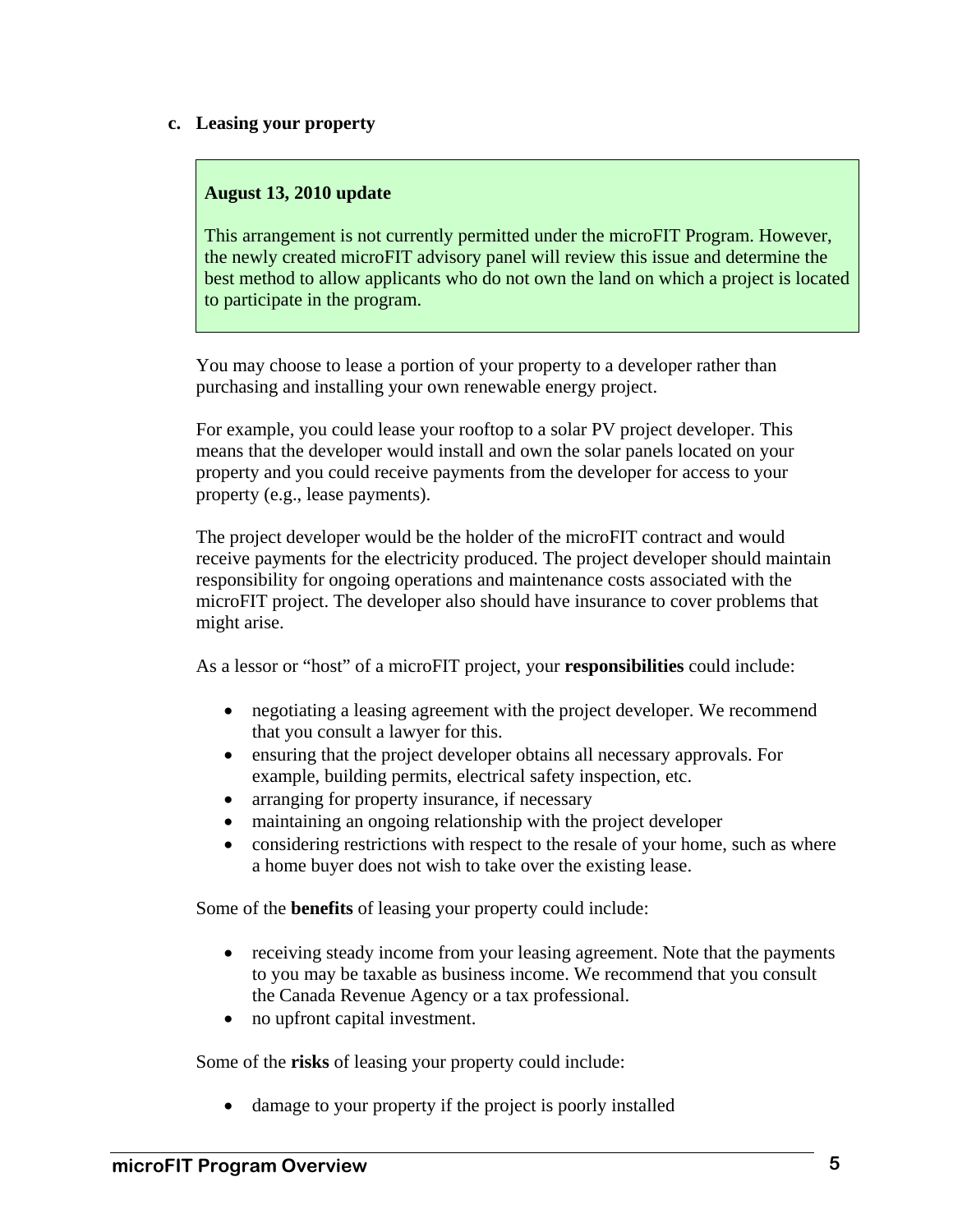- non-payment from the project developer
- penalties for terminating the lease agreement.

#### **d. Leasing equipment**

You may choose to lease the equipment required for your microFIT project instead of purchasing and installing your own renewable energy project. For example, you might decide to lease solar PV panels and an inverter  $\frac{1}{2}$  from an equipment supplier.

You would receive microFIT contract payments for the electricity produced from the project, but you would also be responsible for making lease payments for the equipment to the supplier.

Your equipment supplier may provide additional services to assist in your project development. For example, the supplier might:

- provide ongoing maintenance of the project
- assist in the installation of the project.

As a microFIT contract holder leasing equipment for a project, your **responsibilities** could include:

- negotiating a lease agreement with the equipment supplier
- obtaining all necessary approvals (e.g., building permits, electrical safety inspection)
- making lease payments to the equipment supplier
- connecting your project to the grid
- obtaining and maintaining a microFIT contract
- paying ongoing operating costs and local distribution company account fees.

Some of the **benefits** of leasing equipment for your microFIT project could include:

- receiving payments directly for all the electricity produced
- having minimal upfront capital costs.

Some of the **risks** of leasing equipment for your microFIT project could include:

- the equipment you have leased does not perform as well as expected
- penalties for terminating the lease agreement
- the financial viability of the equipment supplier.

 $\overline{a}$ 

 $<sup>1</sup>$  An inverter is used to convert power from the solar panels into power that is usable on the electricity grid. In other</sup> words, it converts direct current (DC) power produced by the solar panel to alternating current (AC) power that is used on the electricity grid.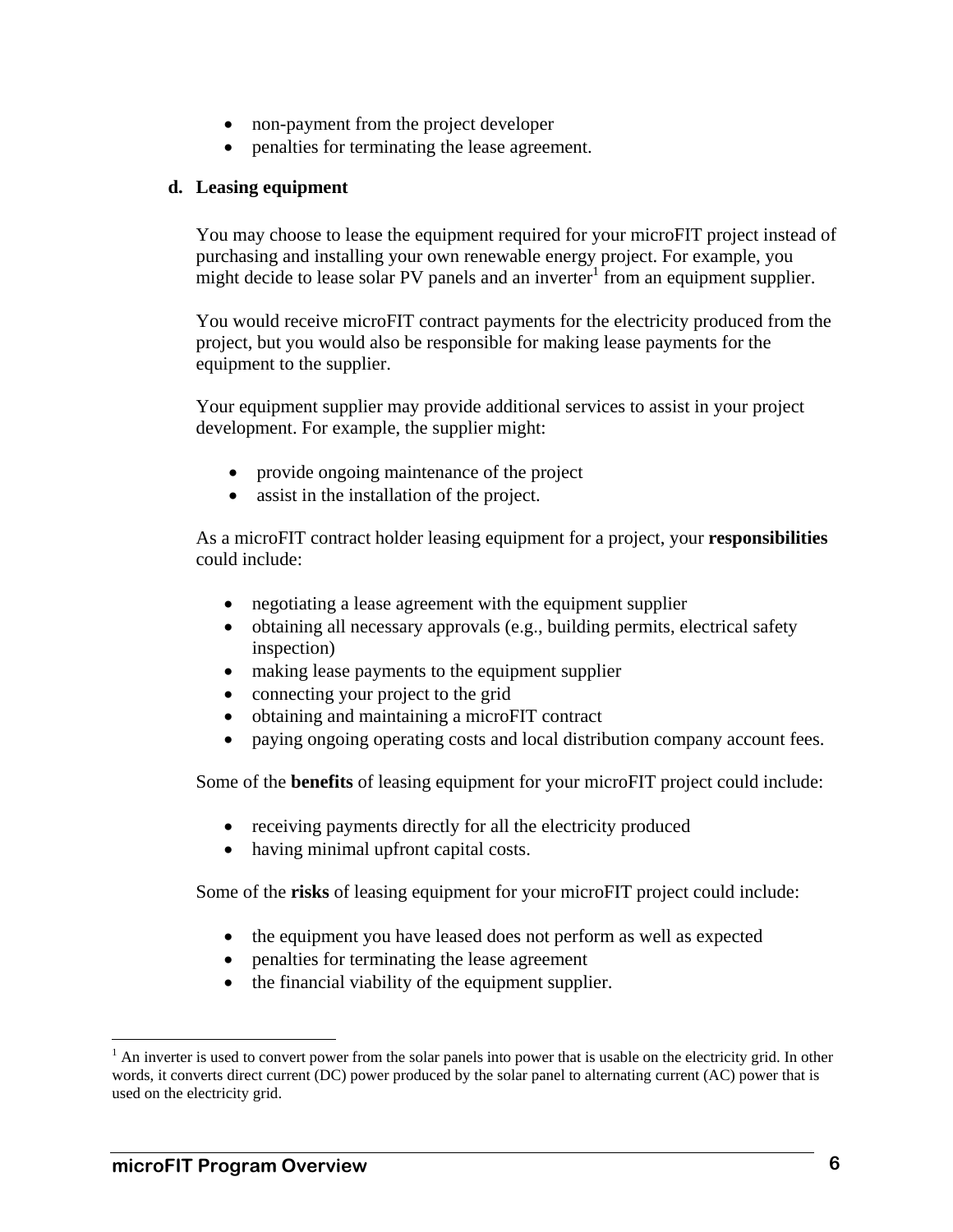#### **e. Projects in your neighbourhood**

You may choose to develop a microFIT project in collaboration with members of your community. For example, you could develop a project with:

- a local school
- a community centre, place of worship or library
- a non-profit organization
- a community cooperative
- a neighbourhood group.

As a community, you could work together to develop your microFIT project by:

- raising money for your project
- selecting a qualified installer and equipment supplier
- choosing an appropriate site location
- connecting your project to the grid
- ongoing maintenance and management.

The community organization would be the microFIT contract holder and would receive payments for the electricity produced from the project. This organization would be responsible for distributing the profits from the project to its members.

Some of the **benefits** of developing a community-owned microFIT project could include:

- sharing the costs and risks of developing the microFIT project
- contributing to the development of renewable energy projects in your local community.

Some of the **risks** of developing a community-owned microFIT project could include:

- decision-making within the group could be slow and not everyone might agree
- the equipment you have purchased does not perform as well as expected
- investors leave and new investors cannot provide the required financial support (i.e., the financial viability of the project becomes at risk).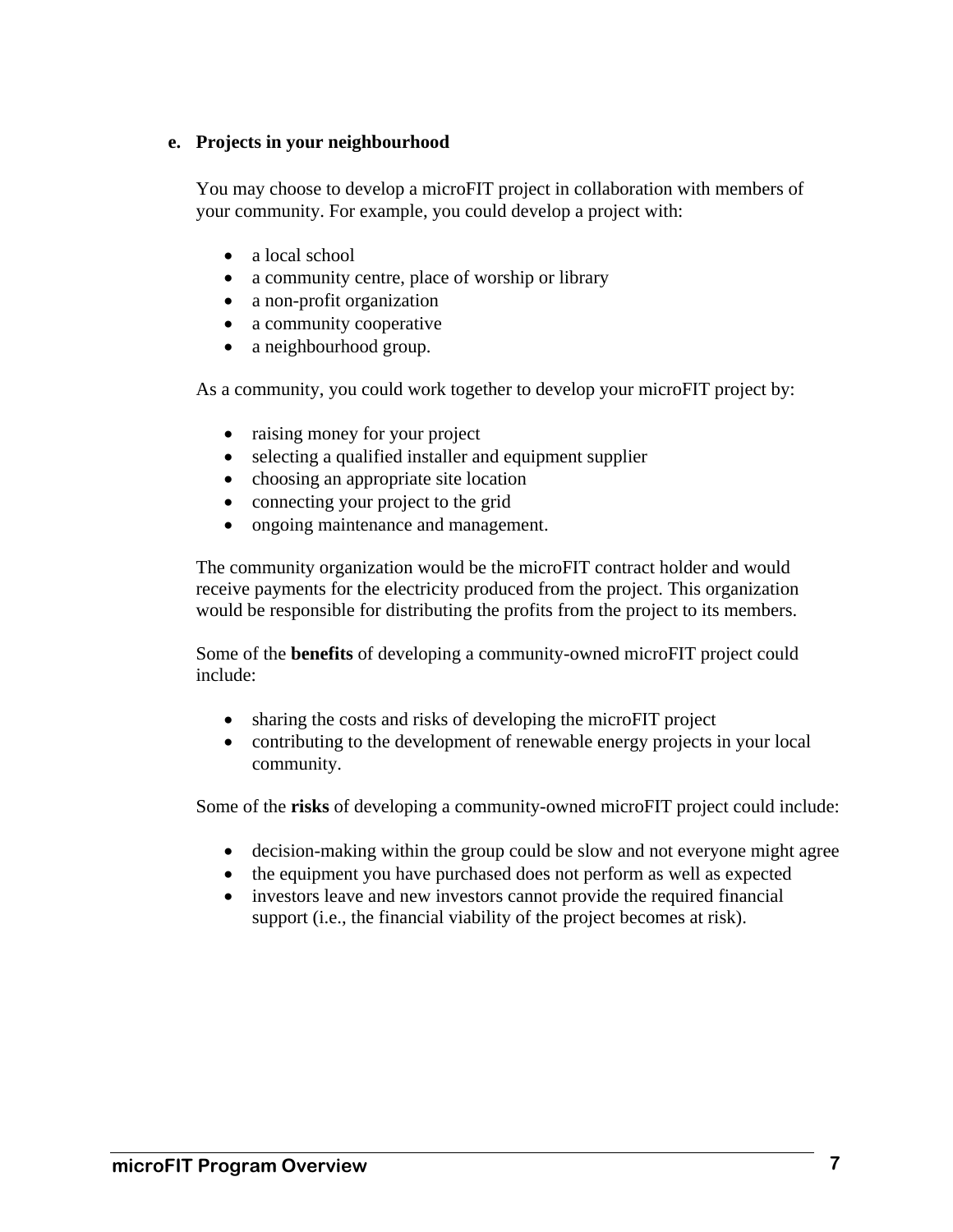#### **1.2 Overview of microFIT Rules and contract**

You should ensure that your project complies with the program rules before you start developing your project with the intention of receiving a microFIT contract. In this section, you will learn about project eligibility requirements, applicant requirements, price schedule and contract terms, domestic content requirements and how to get a contract.

#### **a. Project eligibility requirements**

- 1. Projects must use one of the following renewable energy technologies:
	- biogas
	- biomass
	- landfill gas
	- solar PV rooftop and groundmounted\*
	- waterpower
	- wind.

#### **Quick Fact**

The "distribution system" is a system for distributing electricity to homes and businesses. It includes wires, structures and other equipment and is operated by a local distribution company.

\* includes all non-rooftop solar PV technologies.

- 2. Projects must be located in Ontario.
- 3. Projects must not be the subject of an existing OPA contract<sup>2</sup>.
- 4. Projects must be connected, directly or indirectly, to a distribution system. For more information on acceptable connection configurations, please refer to connection configurations in section 2.1 of this document.
- 5. Projects must have a nameplate capacity of 10 kW or less. The nameplate capacity is the manufacturer's total installed rated capacity of the project to generate electricity.
- 6. Projects must have metering that is suitable for data collection and payment calculation as specified by the local distribution company. All microFIT projects require a separate generation meter, so that the amount of electricity produced by the project can be accurately measured. As described further below, you need to contact your local distribution company to set up a generator account.
- 7. The applicant must qualify as an eligible participant. The OPA has developed an eligible participant schedule to identify which types of applicants are eligible to

 $\overline{a}$ 

<sup>&</sup>lt;sup>2</sup> Note: RESOP contract holders can apply to the microFIT Program if they sign a "RESOP to microFIT Transition Agreement". This document, along with further details, is available on the microFIT website under "microFIT Rules/Transition Options."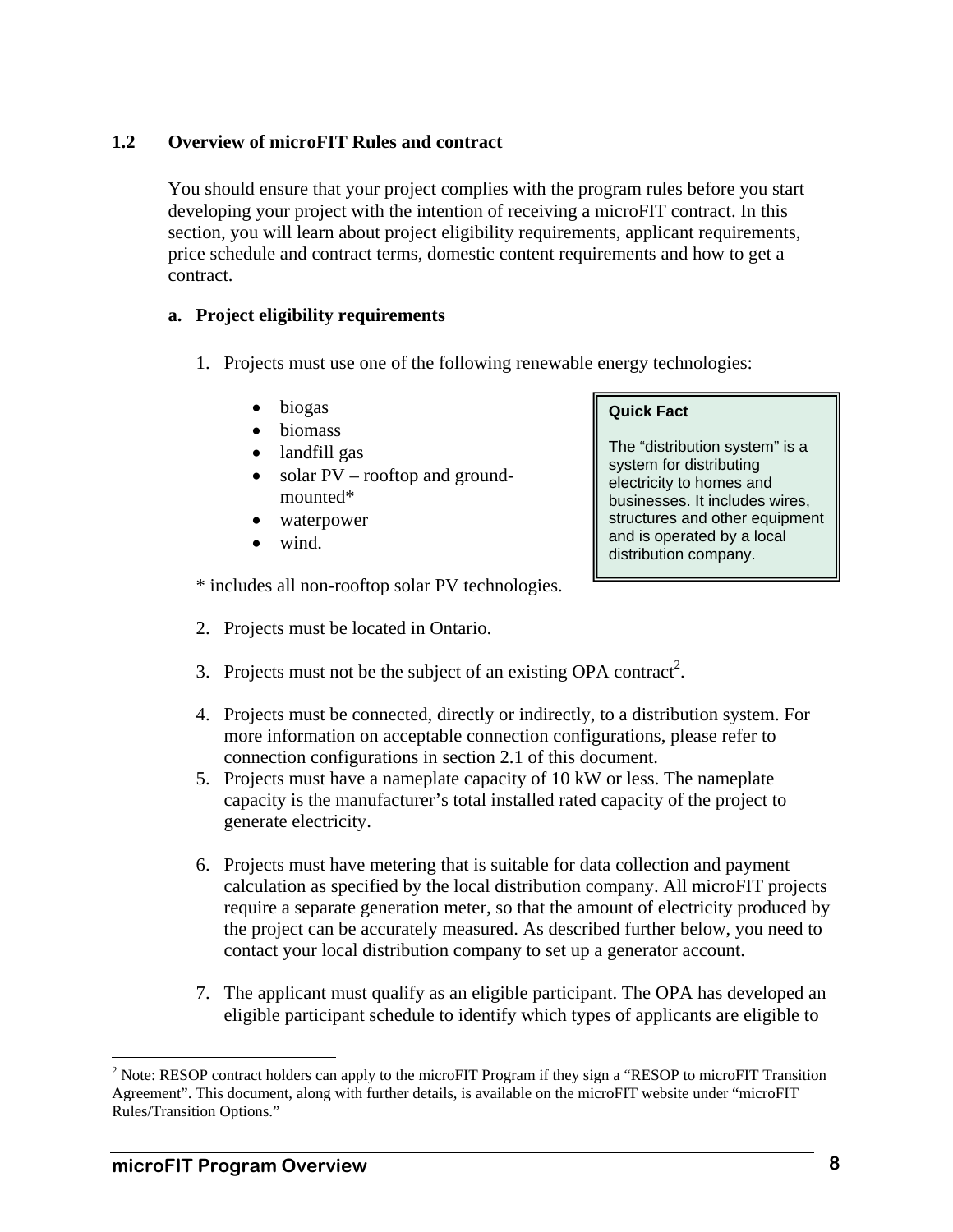submit an application to the microFIT Program. The schedule also identifies the requirements for an eligible participant. The schedule is intended to ensure that the microFIT Program is primarily focused on non-commercial applicants. Similar to the microFIT price schedule, the eligible participant schedule may be updated from time to time to include new eligible participants. For example, updates may be made based on recommendations from the microFIT Advisory Panel.

#### **Important note on project splitting**

Projects cannot be divided into smaller projects to qualify for the microFIT Program. The OPA will only permit 10 kW per renewable fuel for each legal property to be contracted through the microFIT Program.

#### *Example:*

You could have a 10 kW solar project, and a 10 kW wind project on your legal property.

If the OPA suspects that project splitting has occurred, it may ask the applicant for a legal description of the property, as well as the name of the registered owner of the property and the Property Identification Number (PIN). If the OPA determines that project splitting has taken place, it may reject all the applications relating to the projects that have been split.

Please plan your project carefully. If you wish to develop a larger project, you must apply to the OPA's FIT Program and not to the microFIT Program.

More information about project splitting can be found on the FIT Program website at www.fit.powerauthority.on.ca under Program Resources/Rules and Exhibits. From this page you can download a copy of the *FIT Guidelines – Multiple FIT Projects on one Property*.

#### **b. Rooftop solar PV**

Rooftop solar PV prices are intended to encourage the development of solar PV projects on **existing permanent buildings**, such as schools, commercial buildings, condominiums and small businesses that have walls, a roof and a permanent foundation.

To qualify as a rooftop facility, the OPA must be satisfied that the building on which the solar PV project is located on is an appropriate type of building and that the primary intent of the building is not to support a solar installation.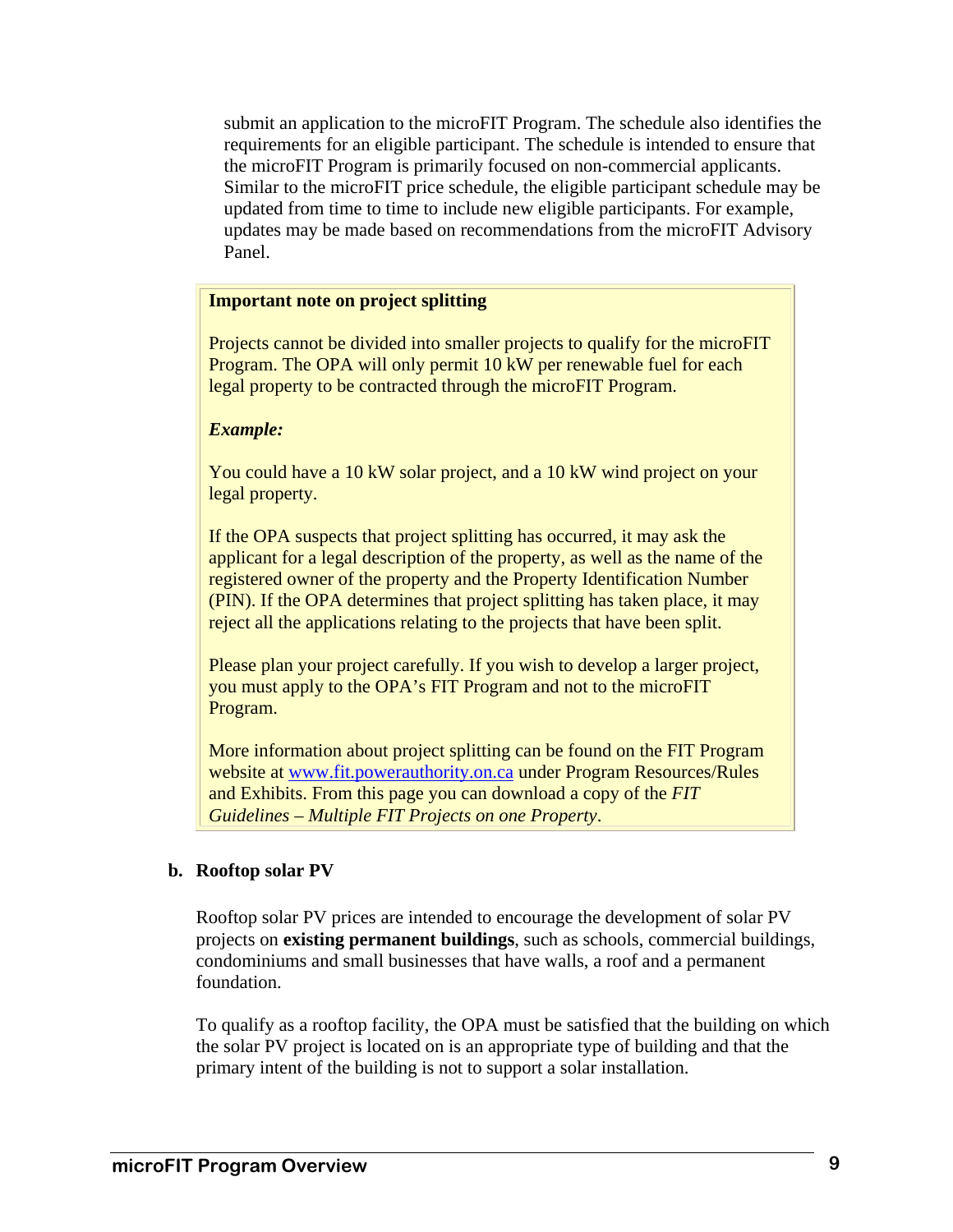Projects located on buildings and structures such as steel storage containers and parking lot shelters do not qualify as rooftop facilities. Pole-mounted projects are considered to be non-rooftop. Projects located on buildings or structures that do not qualify as a rooftop facility are encouraged to submit an application as a groundmounted project.

#### **c. Incremental projects**

An incremental microFIT project is an expansion of an existing renewable energy project. You can apply for an incremental project under the microFIT program, as long as the sum of the existing project and the incremental project is less than 10 kW.

For example, if you already have a three kW solar PV system, you can add additional solar PV panels to this project. The additional capacity could receive a microFIT contract.

To qualify as an incremental project, you must meet these **three additional** eligibility requirements:

- 1. you must be the owner of the existing renewable energy project
- 2. the incremental project must use the same technology as the existing renewable energy project
- 3. the incremental project must use the existing renewable energy project's connection and metering.

#### **d. Applicant requirements**

#### **Important note**

In addition to the basic eligibility requirements, a **microFIT contract holder** must be:

- 1. The person who or legal entity that holds the local distribution company **generator account** associated with the microFIT project.
- 2. The person who or legal entity that signs the **connection agreement** with the local distribution company for the microFIT project.

Your microFIT project will have its own generation meter that is used to measure the amount of electricity generated by the project. When you connect your project, you will be required to set up a new customer account with your local distribution company specifically for your microFIT project.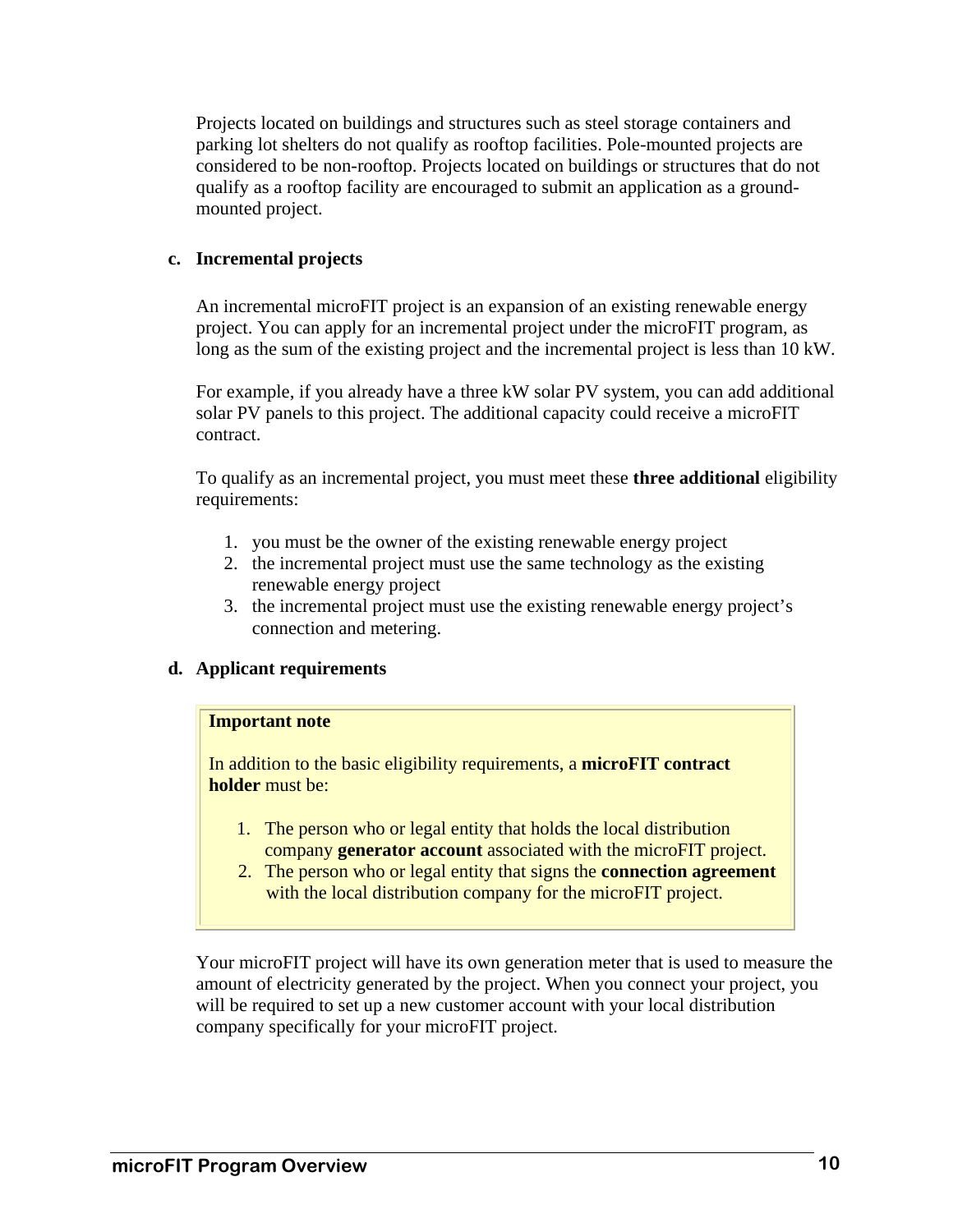This customer account, called the "generator account**"** will be separate from any other existing customer account you have for the supply of electricity to the building (e.g., your home). You may not have this account established when you submit a microFIT application. If so, your local distribution company will provide the OPA with this account number before you are offered a contract.

A "connection agreement**"** is the contract you sign with your local distribution company when you

#### **Quick Fact**

Local distribution companies are responsible for distributing power to homes in Ontario. They are also responsible for connecting renewable energy projects to the distribution system.

These companies are regulated by the Ontario Energy Board (www.oeb.gov.on.ca).

Currently, there are 80 local distribution companies in Ontario. You can use the local distribution company locator tool available on the microFIT website to find the applicable local distribution company for your project.

connect your project to the distribution system. The connection agreement is a standard agreement used by all local distribution companies and is prescribed by the Ontario Energy Board. It is also known as the "Micro-Embedded Generation Facility Connection Agreement".

The agreement includes:

- $\bullet$  eligibility for connection to the distribution system, i.e., consistent with the local distribution company's conditions of service
- technical requirements, such as disconnection devices, maintenance
- liabilities, including responsibilities for damages, etc.
- compensation and billing, including payments for electricity generation
- conditions for termination and assignment of the agreement.

#### **e. Prices and length of the contract term**

Once you have entered into a microFIT contract, you will be guaranteed a fixed price for the electricity your project produces over the term of the contract. The prices are designed to cover typical capital and operating costs and provide a reasonable return on the investment.

The prices presented are extracted from the OPA's FIT price schedule. The OPA will review the FIT price schedule regularly (approximately every two years).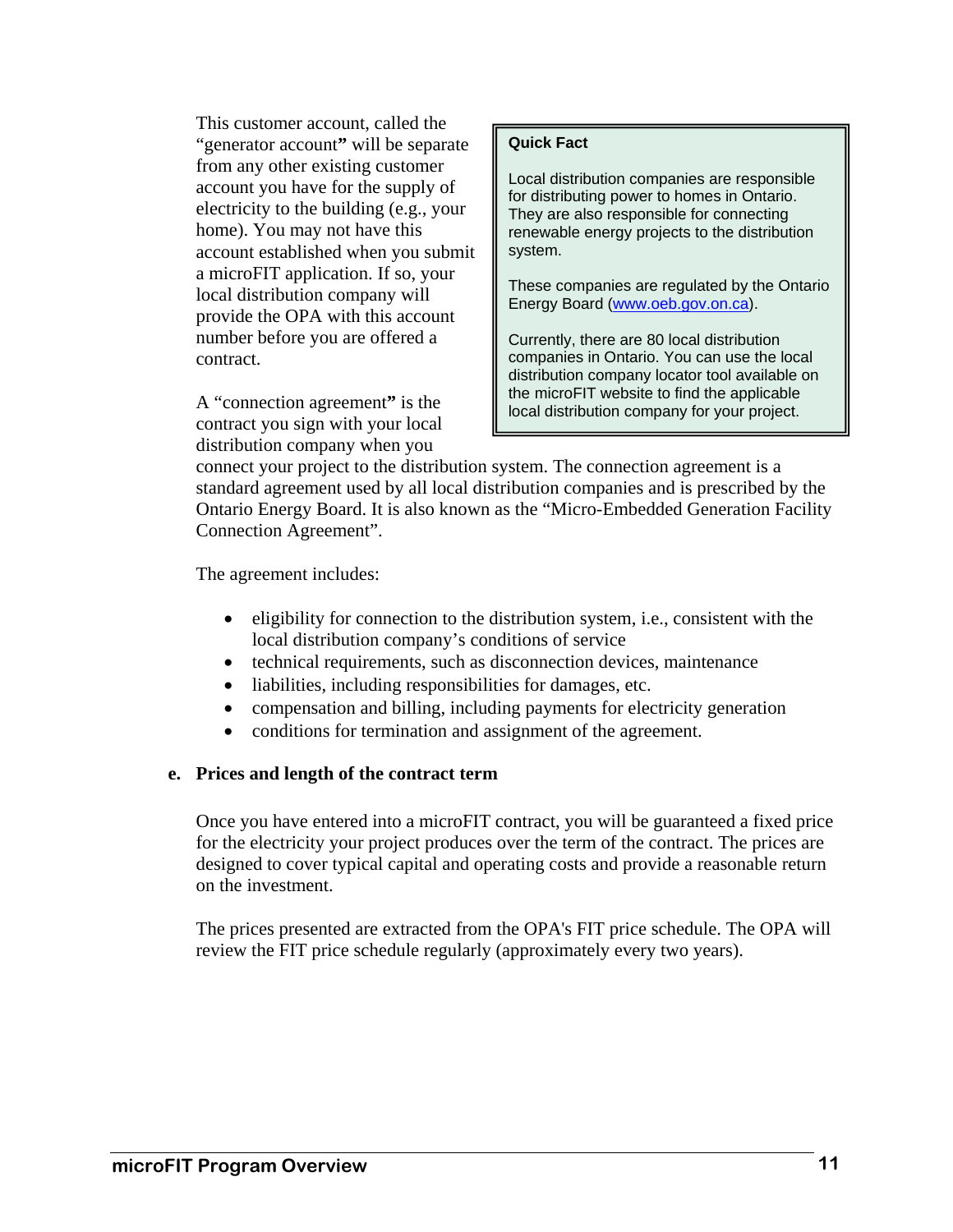| <b>Prices for microFIT Projects (10 kW or less)</b><br><b>August 13, 2010</b> |                                                 |                                 |                                 |  |
|-------------------------------------------------------------------------------|-------------------------------------------------|---------------------------------|---------------------------------|--|
| <b>Renewable</b><br>technology                                                | <b>Price</b><br>$\left(\frac{\rho}{kWh}\right)$ | <b>Contract term</b><br>(years) | Percentage<br>escalated $(\% )$ |  |
| Solar PV                                                                      |                                                 |                                 |                                 |  |
| Rooftop                                                                       | 80.2                                            | 20                              | $\theta$                        |  |
| Ground-<br>mounted                                                            | 64.2                                            | 20                              | $\Omega$                        |  |
| Wind                                                                          | 13.5                                            | 20                              | 20                              |  |
| Waterpower                                                                    | 13.1                                            | 40                              | 20                              |  |
| <b>Biomass</b>                                                                | 13.8                                            | 20                              | 20                              |  |
| <b>Biogas</b>                                                                 | 16.0                                            | 20                              | 20                              |  |
| Landfill gas                                                                  | 11.1                                            | 20                              | 20                              |  |

*Notes:*

You must apply to the **FIT Program** if you intend to apply for the on-farm biogas price, the community price adder or the aboriginal price adder**.**

Projects under the microFIT Program will not receive peak and off-peak pricing<sup>3</sup>.

For technologies other than solar PV, 20 percent of the price will escalate annually based on increases in the Consumer Price Index. Please refer to the microFIT contract for more details.

<sup>&</sup>lt;sup>3</sup> Peak and off-peak pricing is an incentive offered in the FIT Program to generators that encourages them to produce electricity during times of high electricity demand.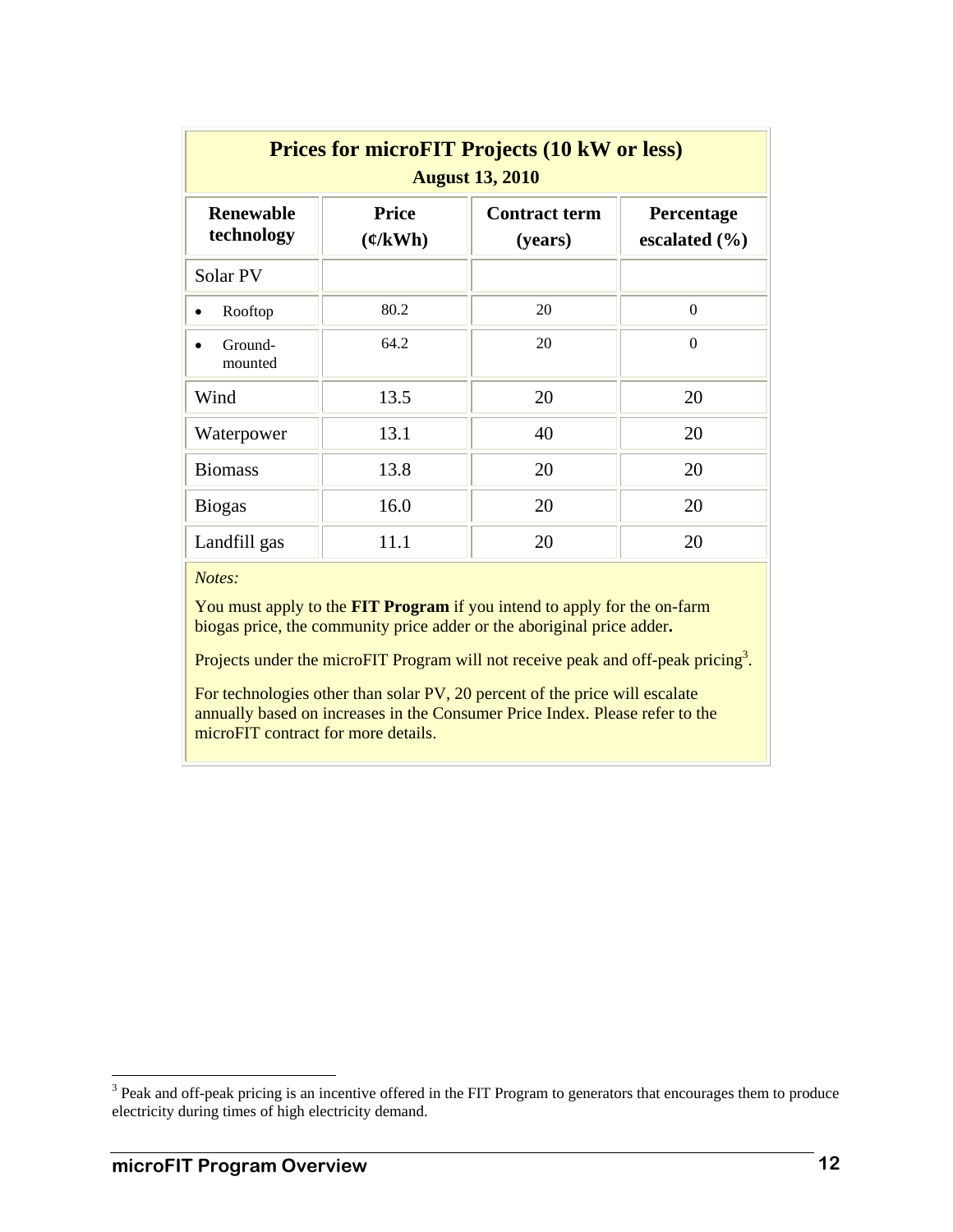#### *Domestic content requirements for solar PV*

If you are applying for a solar PV microFIT contract, your project must meet domestic content requirements. Domestic content requirements ensure that a portion of your solar PV project is manufactured or produced in Ontario.

Note: domestic content requirements are only required for solar PV projects. They are not required for other fuel types under the microFIT Program.

#### *Requirements*

- For solar PV projects that reach commercial operation on or before December 31, 2010, the minimum required domestic content level is **40 percent**.
- For solar PV projects that reach commercial operation on or after January 1, 2011, the minimum required domestic content level is **60 percent**.

The table below outlines the components or "designated activities" that will contribute to meeting the domestic content requirements.

|    | <b>Designated Activity</b>                                                                                                                                                                                                                                                                                                                                                                                                                                                                                  | Does your<br>project meet<br>the criteria? | <b>Qualifying</b><br><b>Percentage</b> |
|----|-------------------------------------------------------------------------------------------------------------------------------------------------------------------------------------------------------------------------------------------------------------------------------------------------------------------------------------------------------------------------------------------------------------------------------------------------------------------------------------------------------------|--------------------------------------------|----------------------------------------|
| 1. | Silicon that has been used as input to solar photovoltaic cells<br>manufactured in an Ontario refinery.                                                                                                                                                                                                                                                                                                                                                                                                     |                                            | 10                                     |
| 2. | Silicon ingots and wafer, where silicon ingots have been cast in Ontario<br>and wafers have been cut from the casting by a saw in Ontario.                                                                                                                                                                                                                                                                                                                                                                  |                                            | 12                                     |
| 3. | The crystalline silicon solar photovoltaic cells, where their active<br>photovoltaic layer(s) have been formed in Ontario.                                                                                                                                                                                                                                                                                                                                                                                  |                                            | 10                                     |
| 4. | Solar photovoltaic modules (i.e., panels), where the electrical connections<br>between the solar cells have been made in Ontario, and the solar<br>photovoltaic module materials have been encapsulated in Ontario                                                                                                                                                                                                                                                                                          |                                            | 13                                     |
| 5. | Inverter, where the assembly, final wiring and testing has been done in<br>Ontario.                                                                                                                                                                                                                                                                                                                                                                                                                         |                                            | 9                                      |
| 6. | Mounting systems, where the structural components of the fixed or<br>moving mounting systems, have been entirely machined or formed or cast<br>in Ontario. The metal for the structural components may not have been<br>pre-machined outside Ontario other than peeling/roughing of the part for<br>quality control purposes when it left the smelter or forge. The machining<br>and assembly of the mounting system must entirely take place in Ontario<br>(i.e. bending, welding, piercing, and bolting). |                                            | 9                                      |
| 7. | Wiring and electrical hardware that is not part of other designated<br>activities (i.e., items 1 to 6 and 8 of this table), sourced from an Ontario<br>supplier.                                                                                                                                                                                                                                                                                                                                            |                                            | 10                                     |
| 8. | All on- and off- site labour and services. For greater certainty, this<br>designated activity shall apply for all contract facilities.                                                                                                                                                                                                                                                                                                                                                                      |                                            | 27                                     |
|    | <b>Total</b>                                                                                                                                                                                                                                                                                                                                                                                                                                                                                                |                                            | <b>100</b>                             |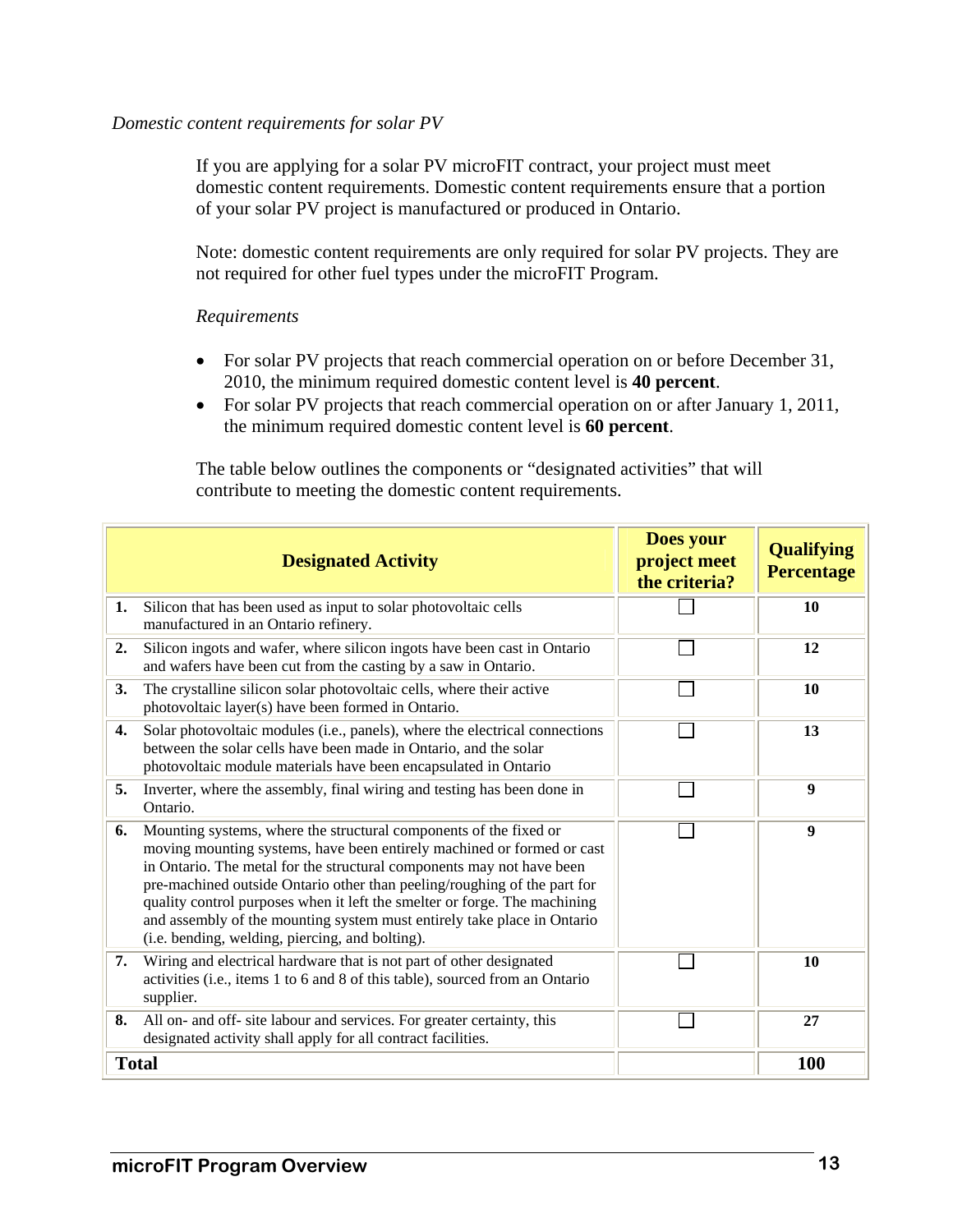#### *Example*

To meet the domestic content requirements for a solar PV project reaching commercial operation on or before December 31, 2010, the project could be constructed with:

- 1. a made-in-Ontario mounting system (9 percent)
- 2. made-in Ontario hardware (10 percent)
- 3. Ontario labour (27 percent).

This project would be deemed to have a domestic content level of 46 percent, which is greater than the minimum required domestic content level of 40 percent.

Before you can complete your microFIT contract, you will be required to "check off" which of the designated activities are achieved by your microFIT project.

You must obtain written confirmation from any equipment supplier or installer providing equipment or services contributing to the domestic content level of your project. This confirmation must indicate which components qualify as designated activities. Make sure that you keep this written confirmation on record, as well as other related documents (e.g., receipts). The OPA may ask you to provide these records if your project is audited at a later date.

#### **f. Steps to getting a contract**

#### *Step 1: Submitting an application*

- a. register to create your own "My microFIT home page"
- b. create and submit an application for your microFIT project
- c. receive a "conditional offer of microFIT contract".

#### *Step 2: Getting connected*

- a. discuss connection options with your local distribution company
- b. submit a connection request form to your local distribution company
- c. install your project after receiving all approvals and permits
- d. complete an electrical safety inspection of your project
- e. work with your local distribution company to finalize your connection and metering.

#### *Step 3: Accepting your contract*

- a. receive a microFIT contract offer notification from the OPA
- b. log in to your My microFIT home page
- c. review the microFIT contract offer
- d. choose to accept and execute the contract, following the instructions provided.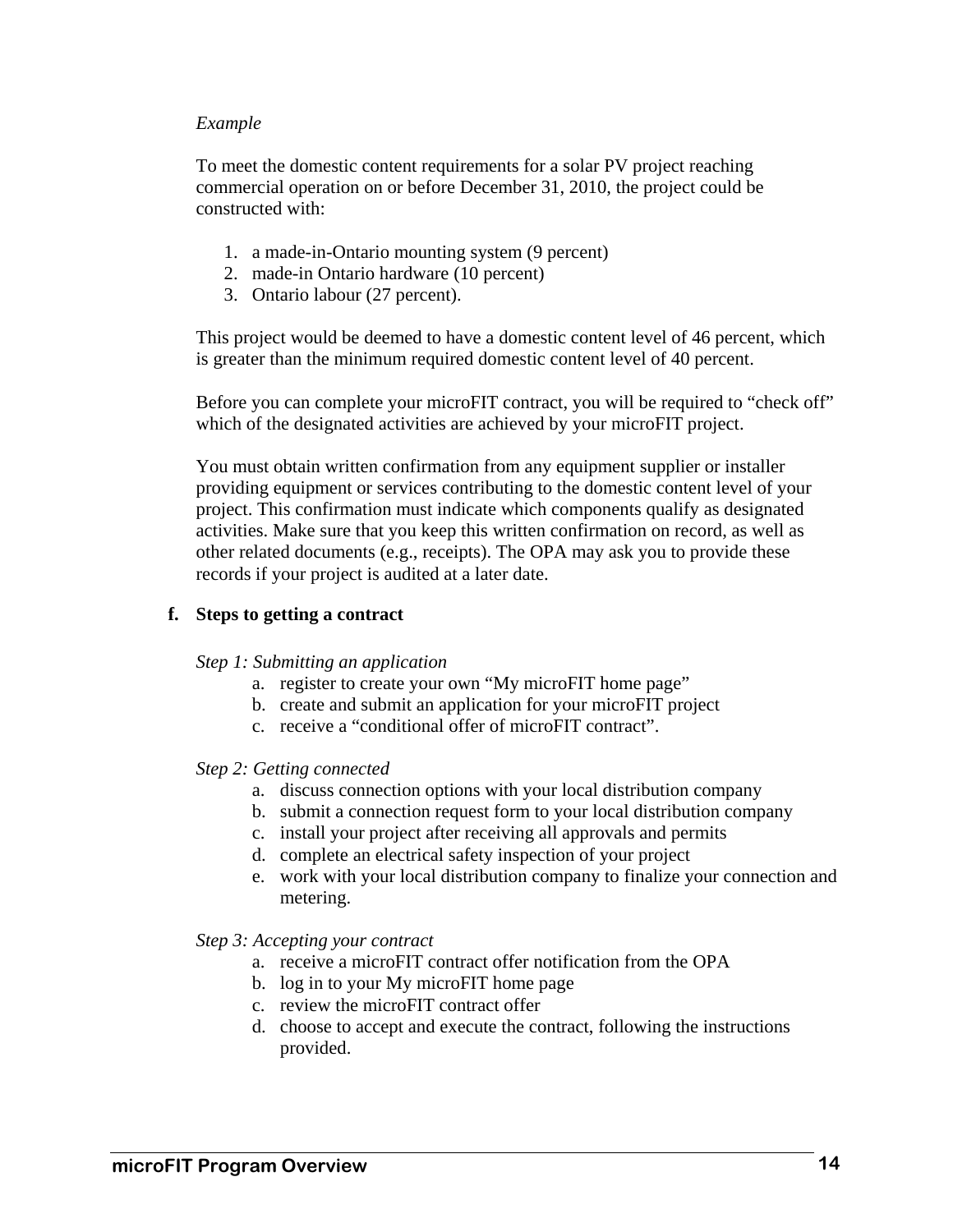# **SECTION 2: RESEARCHING PROJECT REQUIREMENTS**

#### **2.1 Connection costs and requirements**

#### **Measurement Canada in-series connection update August 27, 2010**

The OPA has received a response from Measurement Canada to its proposal to address inseries connection configurations. The OPA proposal has been assessed by Measurement Canada and was determined to be capable of complying with the *Electricity and Gas Inspection Act*.

For more information on Measurement Canada's decision on in-series connected projects, please refer to http://www.ic.gc.ca/eic/site/mc-mc.nsf/eng/lm04345.html.

The OPA is undertaking an assessment of a possible implementation plan for the in-series connections proposal in cooperation with the Ministry of Energy and the Ontario Energy Board.

For load customers who have in-series connections to microFIT projects, charges must demonstrate four distinct trade transactions from the two bi-directional meters used to calculate the customer's electricity usage. Bill presentation is regulated by Ontario Regulation 275/04 and changes to billing systems can be costly. Therefore, more information will need to be collected to understand the full cost of implementing the proposal.

Upon completion, if the implementation plan is justifiable, the plan will be presented to Measurement Canada and the Ontario Energy Board for final review.

The connection of new projects using an in-series configuration will not be permitted until local distribution companies are able to connect in-series customers in compliance with the requirements set out in the accepted proposal.

Please note that if your project is already connected in-series and you have a microFIT contract, your contract will be honoured by the OPA.

Before you start constructing your project, you should contact your local distribution company and the Electrical Safety Authority to find out more about connecting your project.

Your local distribution company will inform you of metering requirements, metering configurations, typical costs, time requirements and account charges that may be applied.

This will include information on:

- approvals requirements
- technical requirements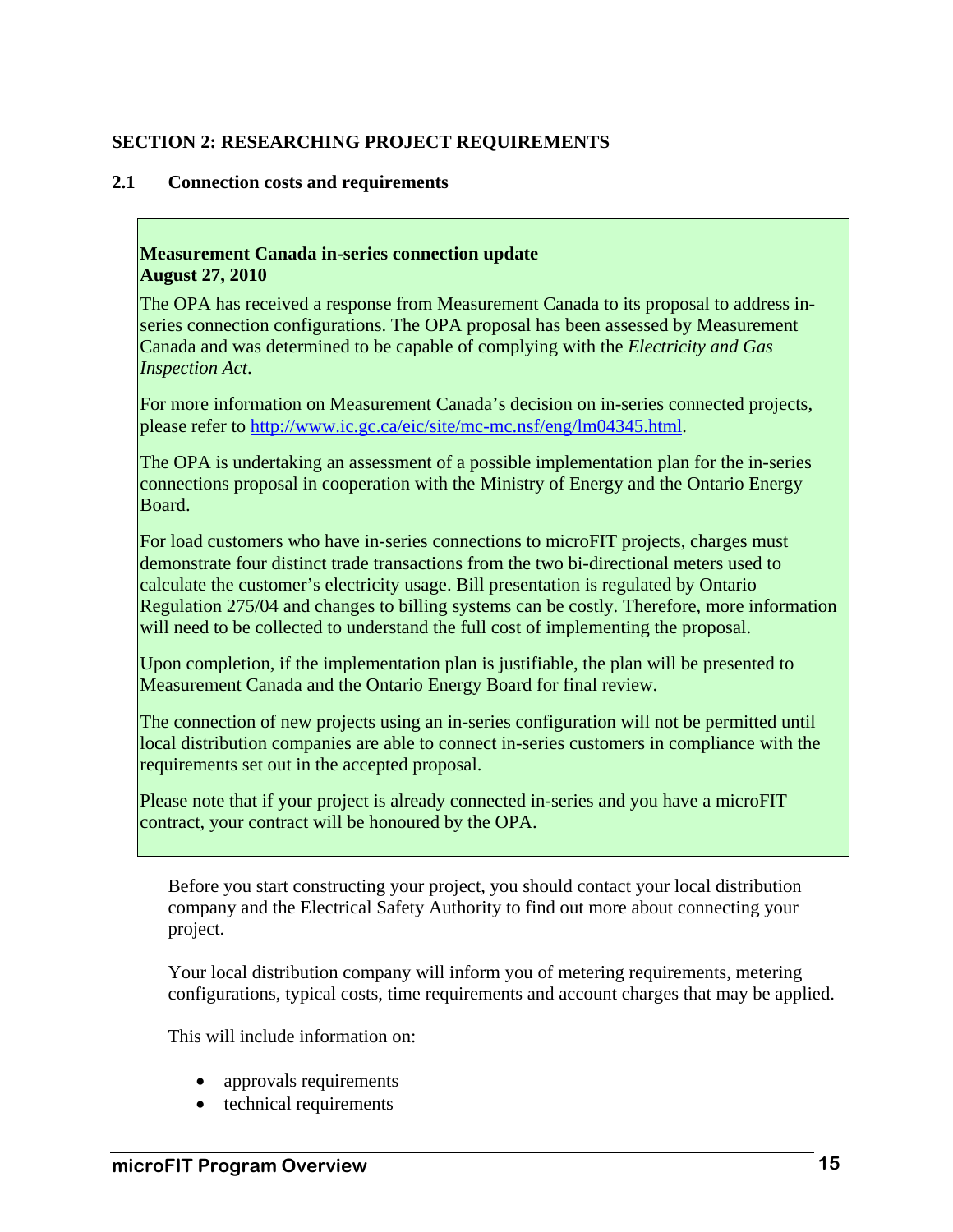- contractual requirements (i.e., the connection agreement)
- the connection request.

#### *Questions to ask your local distribution company:*

- $\Box$  What are the costs associated with the different connection configurations? These are:
	- in-series connection (also known as "load-embedded")
	- in-parallel connection
	- direct connection.<sup>4</sup>
- $\Box$  What are the ongoing account fees or metering charges that will be associated with my microFIT project?
- $\Box$  What can I expect in terms of timing to connect my project?
	- Are there any technical or equipment requirements for connecting my project safely to the grid?
	- What information do you require on your connection request?

The Electrical Safety Authority will provide you with information about electrical safety codes and guidelines, safe installation practices and the costs associated with a safety inspection.

This will include how to:

- choose safe electrical equipment (e.g., equipment certifications and standards)
- schedule and complete a safety inspection.

*Questions to ask the Electrical Safety Authority:* 

- $\Box$  What are the safety standards that apply to my microFIT project?
- $\Box$  What is involved in a safety inspection?
- $\Box$  What is the cost of a safety inspection?
- $\Box$  What can I expect in terms of timing for my electrical safety inspection?

#### **a. Connection configurations**

Your microFIT project can either be connected **indirectly** or **directly** to the electricity distribution system.

An **indirect** connection to the distribution system is where your project is connected

 $\overline{a}$ 

#### **Quick Fact**

"Load customer" is a term used to describe a person who has a home or building connected to the distribution system and who purchases electricity from the distribution system.

The demand for electricity is often referred to as an "electrical load".

# **Quick Fact**

The Electrical Safety Authority is responsible for public electrical safety in Ontario.

www.esainspection.net

<sup>&</sup>lt;sup>4</sup> These terms are defined in the next section.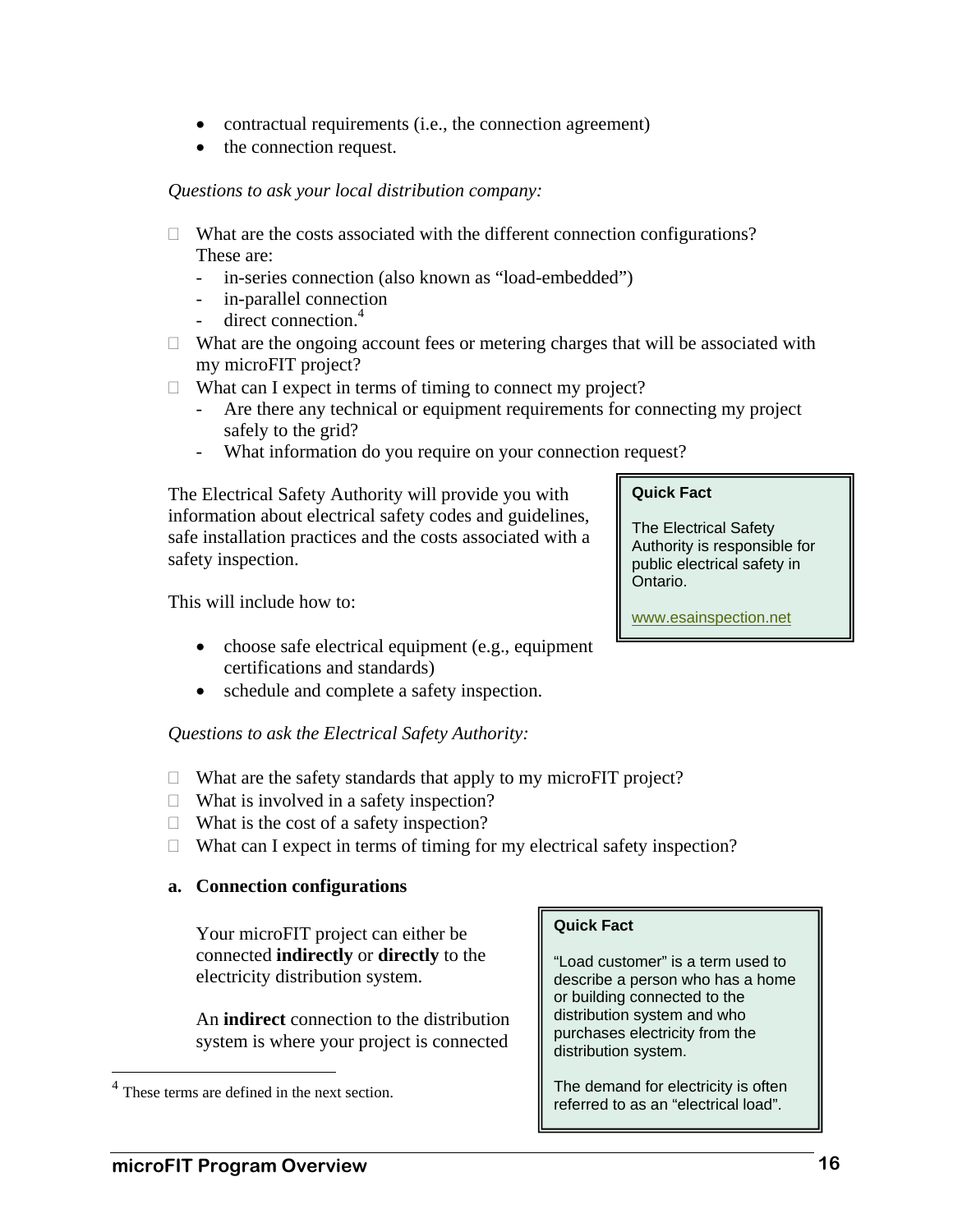to an existing customer or building that is connected to the distribution system. A common type of indirect connection is called an "in-series" connection. This is also known as a "load-embedded" connection. A project can also be indirectly connected "in-parallel".

A **direct** connection is where your project is connected to the grid separately from any other customer or building.

The different types of connection configurations are described below. They each have different advantages and disadvantages that you should discuss with your local distribution company.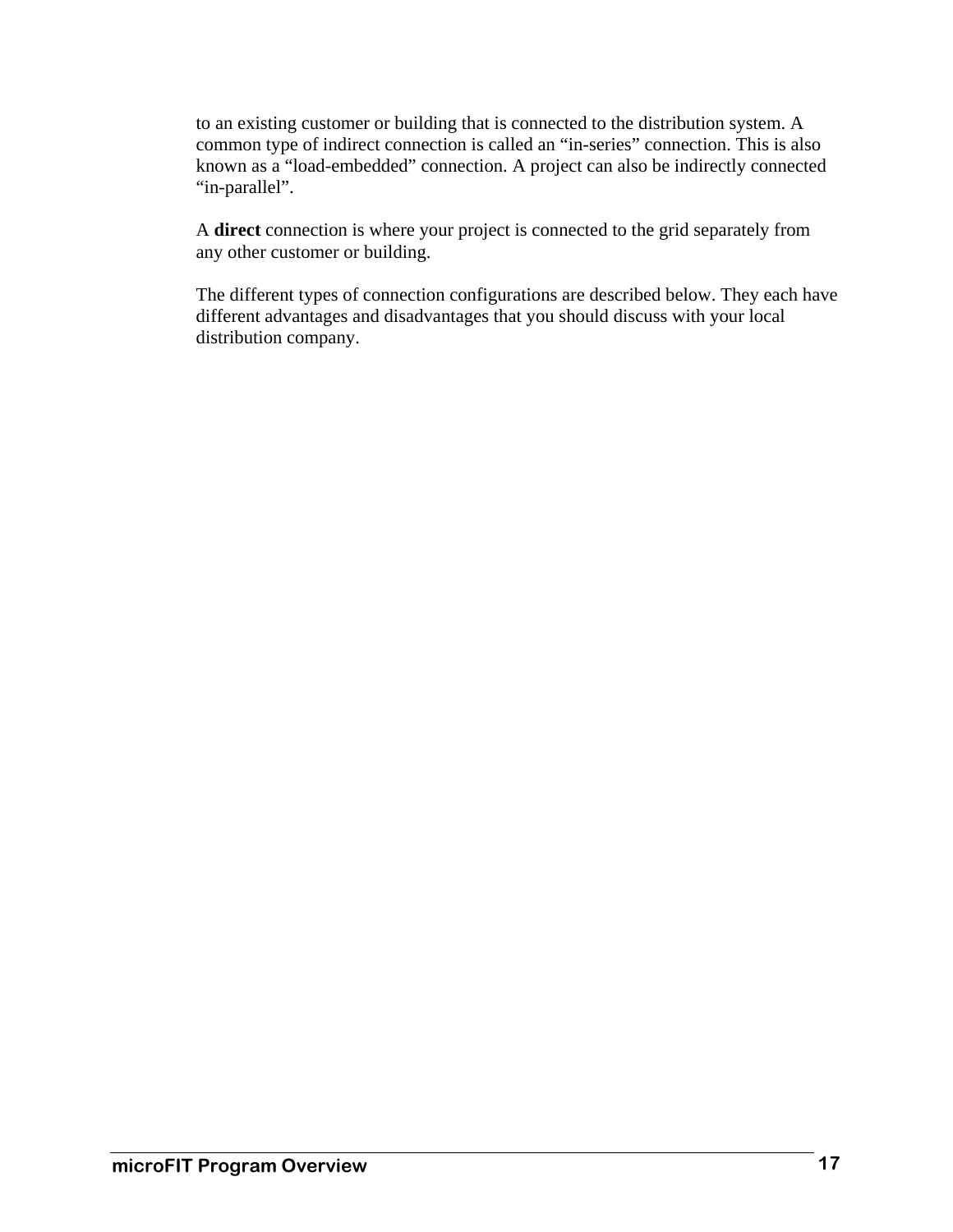*Indirectly connected in series ("load-embedded")* 

#### **Important note**

The microFIT contract holder will receive payment for all electricity produced, as measured at the generation meter ("meter 1").



**Figure 1:** This figure shows a project that is **in-series** or **load-embedded**. The meter connected to the microFIT project is connected "behind –the meter" of the load customer.

Electricity produced from the microFIT project flows through the household's electricity system. Electricity not used by the household will flow to the distribution grid.

*Advantage:* typically less costly than projects that are directly connected or connected in parallel. This connection is also generally simpler as it does not require the load customer to be disconnected from the electricity grid while the project is connected.

*Disadvantage:* the microFIT project's connection to the grid relies on the load customer's connection to the grid. In other words, if the load customer is disconnected, the project will not remain connected to the grid. If the project is disconnected from the grid, it is not eligible to receive payment for electricity generation while the project is disconnected.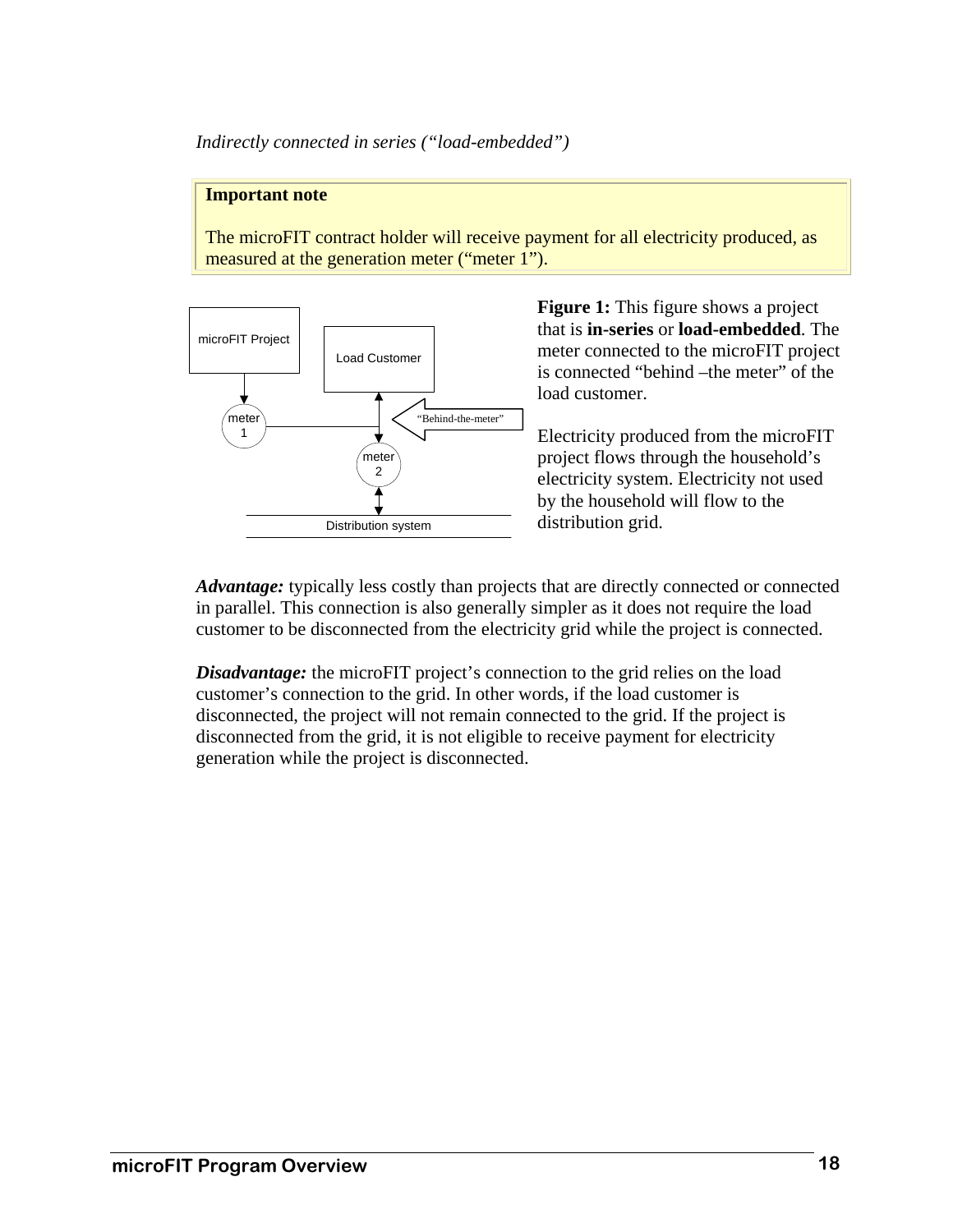#### **Important note – Batteries**

If you are planning to install a battery backup system, it must be located "downstream" of the microFIT projects generation meter. In other words, it cannot be connected behind the generation meter ("meter 1").



 *Indirectly connected in parallel* 



**Figure 2:** This figure shows the connection configuration of an **indirectly** connected project using a **parallel** configuration. The meter connected to the microFIT project is connected "in front of" the load customer's meter.

Electricity produced from the microFIT project will flow either to the distribution grid or to the load customer.

*Advantage:* the connection to the grid does not rely on the load customer's connection to the grid. In other words, if the load customer is disconnected, the project will remain connected to the grid.

*Disadvantage:* may be more costly compared to the load-embedded connection configuration. It also requires the load customer to be temporarily disconnected while the connection of the project takes place.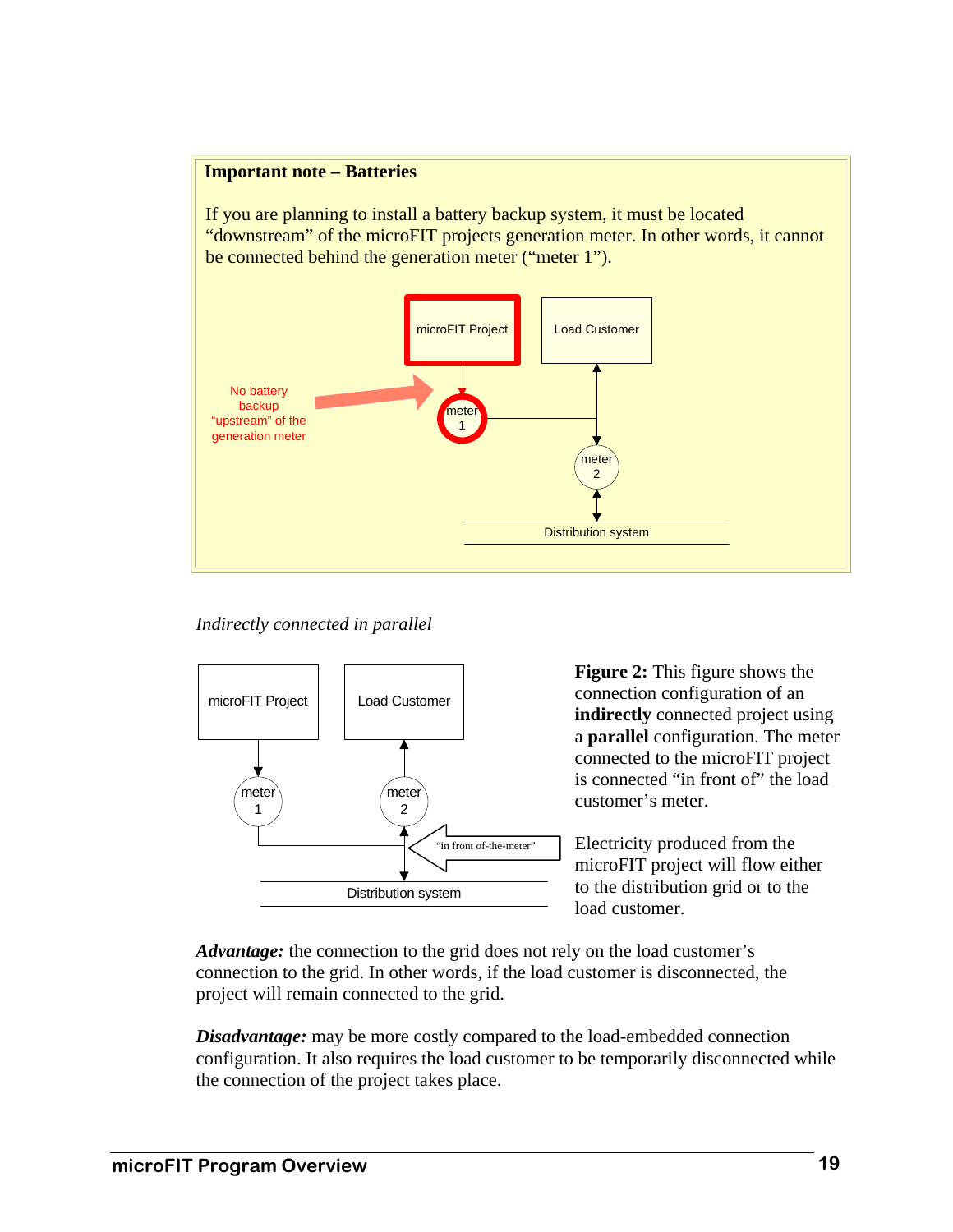#### *Directly connected*



**Figure 3:** This figure shows the connection configuration of a **directly** connected project using a separate connection. The meter connected to the microFIT project is completely separate from the load customer meter, or there may not be a load customer at all on the property.

Electricity produced from this microFIT project will flow directly to the distribution grid and does not flow directly to the load customer.

This type of connection might be chosen if the project is located at a significant distance from the existing load customer (e.g., the house) and is located closer to the main distribution system.

*Advantage:* the connection to the grid does not rely on the load customer's connection to the grid. In other words, if the load customer is disconnected, the project will remain connected to the grid.

*Disadvantage:* typically more costly compared to the load-embedded connection or in-parallel connection configuration. This type of connection requires a separate transformer for the project.

#### **2.2 Permits and approvals required for microFIT projects**

In addition to the approval from the Electrical Safety Authority, you may be required to obtain additional permits and approvals before you can build your project. These may include a building permit from your local municipality and a renewable energy approval from the Ministry of the Environment. Not all projects need these permits or approvals. It is up to you as the project developer to determine if your project requires them.

#### **a. Building permits**

Under Ontario's *Building Code*, a building permit is required when certain construction activity is undertaken. You must contact your local municipality before you start constructing your microFIT project to determine if a building permit is needed.

If you have hired an installer, the installer will often arrange for the building permits required.

#### **Quick Fact**

The Ministry of Municipal Affairs and Housing administers Ontario's *Building Code*.

www.mah.gov.on.ca

www.ontario.ca/buildingcode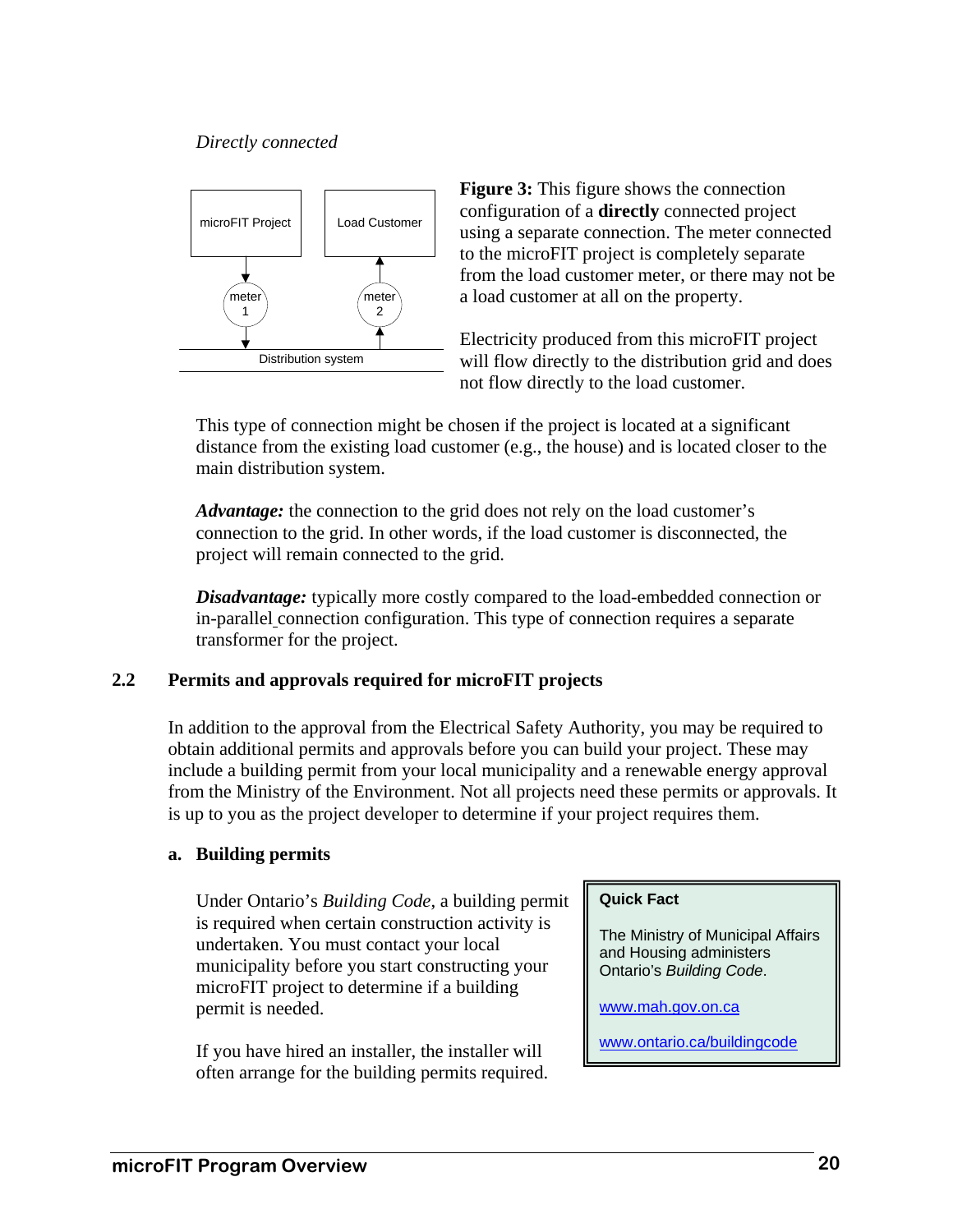#### *Questions to ask your municipality:*

- $\Box$  Will my microFIT project require a building permit?
- $\Box$  What are the costs of obtaining a building permit?
- $\Box$  What can I expect in terms of timing to obtain my building permit?
- $\Box$  What plans will I need to show on my application?
- $\Box$  What happens during construction?

#### **b. Renewable energy approval**

Certain microFIT projects will require a renewable energy approval before construction can begin. For example, rooftop solar PV projects **do not require** a renewable energy approval. Wind power projects that are greater than three kW **do require** a renewal energy approval.

#### **Quick Fact**

A renewable energy approval facilitates the development of renewable energy in the province.

To find out more about renewable energy approval requirements, please visit www.ene.gov.on.ca.

#### *Questions to ask the Ministry of the Environment:*

- $\Box$  Does my project require a renewable energy approval?
- $\Box$  What steps are required to obtain a renewable energy approval?
- $\Box$  What are the typical costs of obtaining a renewable energy approval?
- $\Box$  What can I expect in terms of timing to obtain a renewable energy approval?

#### **The Renewable Energy Facilitation Office**

Depending on its size, type, and location, your renewable energy project may be subject to regulatory approval(s) through the Ministry of the Environment and/or the Ministry of Natural Resources. The Renewable Energy Facilitation Office can help you navigate through this process by:

- providing access to information
- connecting you to the right resources at the appropriate ministries, agencies and governments
- setting up a coordinated scoping meeting to discuss your project's requirements.

For more information, please visit www.ontario.ca/renewableenergyprojects.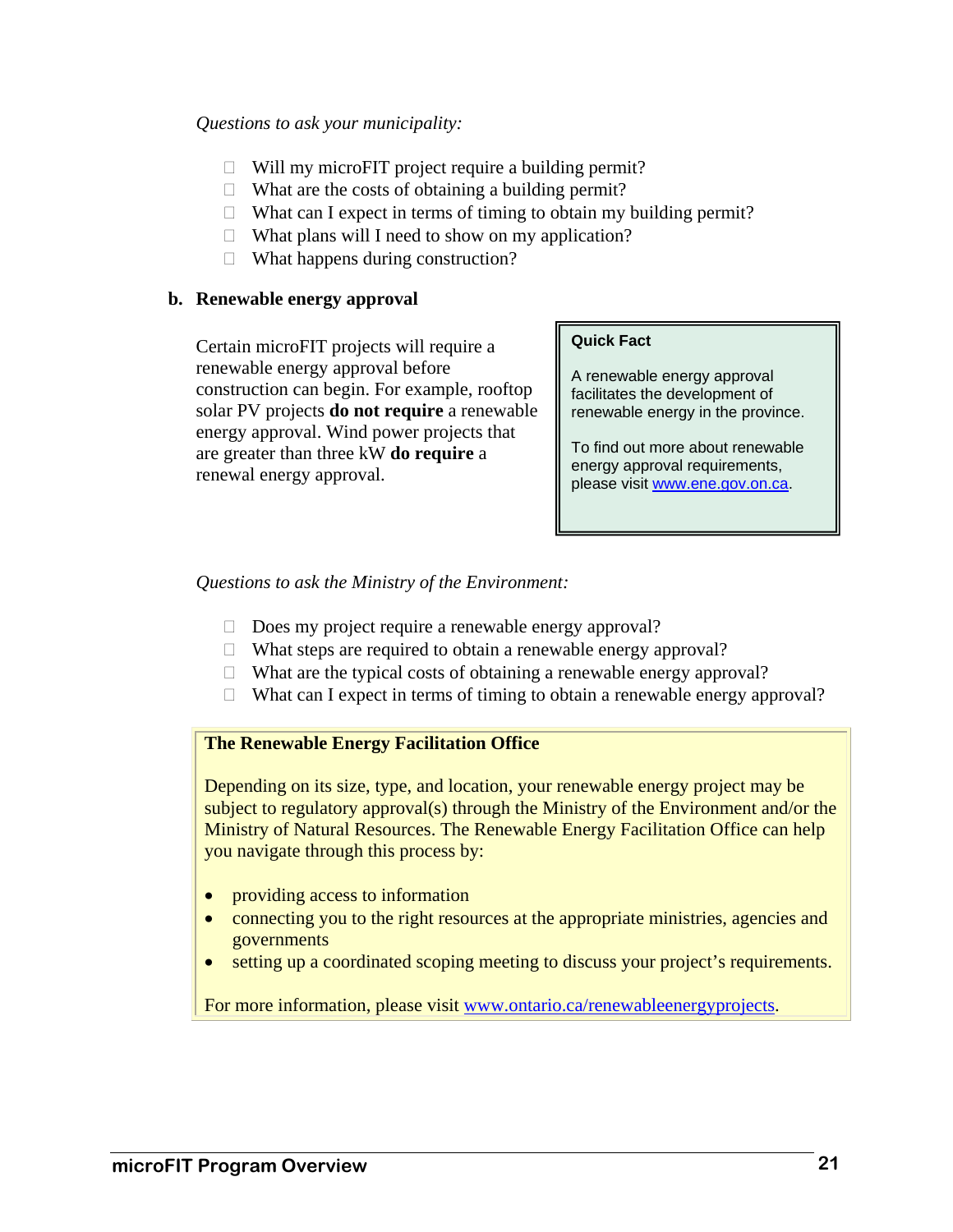# **2.3 Tax implications for microFIT projects**

#### **a. Income tax and sales tax**

By participating in the microFIT Program, you are entering into a business relationship with the OPA and will be receiving business income. We strongly advise you to consult the Canada Revenue Agency or a tax professional to learn about the rules for reporting business income and collecting and remitting goods and services tax (GST) on business income.

For information on GST registration and collection, please visit http://www.craarc.gc.ca/tx/bsnss/tpcs/gst-tps/menu-eng.html, or call 1-800-959-5525.

*Questions to ask your accountant, tax advisor or the Canada Revenue Agency:* 

- □ Am I required to become a GST registrant and to collect and remit GST for the revenue attributed to my project?
- $\Box$  How do I become a GST registrant?
- $\Box$  What are the costs associated with becoming a GST registrant?
- $\Box$  What can I expect in terms of timing to obtain a GST registration number?
- $\Box$  How do I remit GST?
- □ Am I required to declare the revenue paid to me under the microFIT contract as income? Personal income or business income?
- $\Box$  What deductions am I entitled to if I must declare the income?

You must inform the OPA if you are a GST registrant at the time you submit an application for the microFIT Program. If you are a GST registrant, you will be paid GST and will be responsible for remitting the GST to the government.

#### **b. Property taxes**

By installing a renewable energy project, you will be adding value to your property. In some cases this may mean that your property taxes will increase as a result of your installation. As with any home improvement, there may be changes in your property's assessed market value. The Municipal Property Assessment Corporation (MPAC) is a provincial agency that determines property assessment values. MPAC will send someone to your property to assess your renewable energy project and will assign a monetary value to your panels. For more information, please visit www.mpac.on.ca, or call 1-866-296-6726 to discuss your specific microFIT project.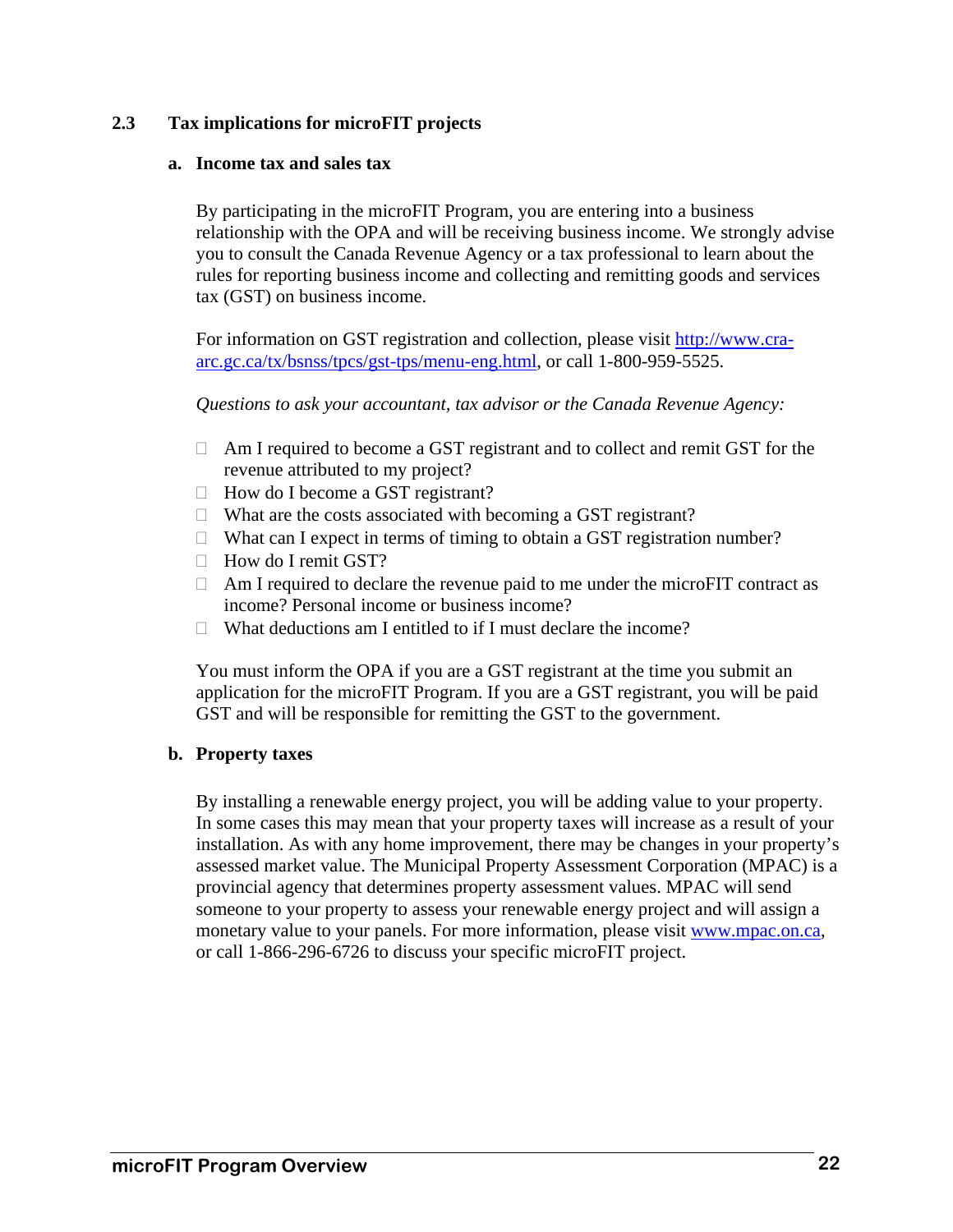#### **SECTION 3: SUBMITTING AN APPLICATION**

#### **3.1 Register online with the OPA**

Applicants to the microFIT Program will be required to register on the OPA's microFIT Program website. When you register, a unique web page will be created that will only be accessible by username and password.

#### **Quick Fact**

To learn more about registering and setting up your "My microFIT home page", please refer to the microFIT **registration** instructions.

Your "My microFIT home page" will provide you with the necessary tools and features to enable you to participate in the microFIT Program. These include completing an application and tracking the communications you receive from the OPA's microFIT Program team.

#### **Important note: use your legal name**

When you register with the OPA, it is very important that you use your legal name, **not** a nickname, or any other name. The name that you provide at registration will be used on your microFIT contract. If you are an individual, you should use the name that appears on your driver's licence, passport, or birth certificate. If you are applying as a business, you should use the name that appears on the articles of incorporation of the business.

#### **3.2 Submit an application for your microFIT project**

When applying to the microFIT program, you will be required to provide the information set out below.

General applicant information:

- applicant legal name
- name of the microFIT project for applicant tracking purposes
- applicant primary contact information and secondary contact information, if applicable
- type of applicant, e.g., homeowner, commercial, institutional, etc.
- GST registration number, if applicable.

Project specific information:

- whether the project is converting from a net-metered project
- whether the project has an existing OPA contract. If yes, the application cannot be submitted.

**Quick Fact** 

For more information about the microFIT application, please refer to the microFIT **application** instructions.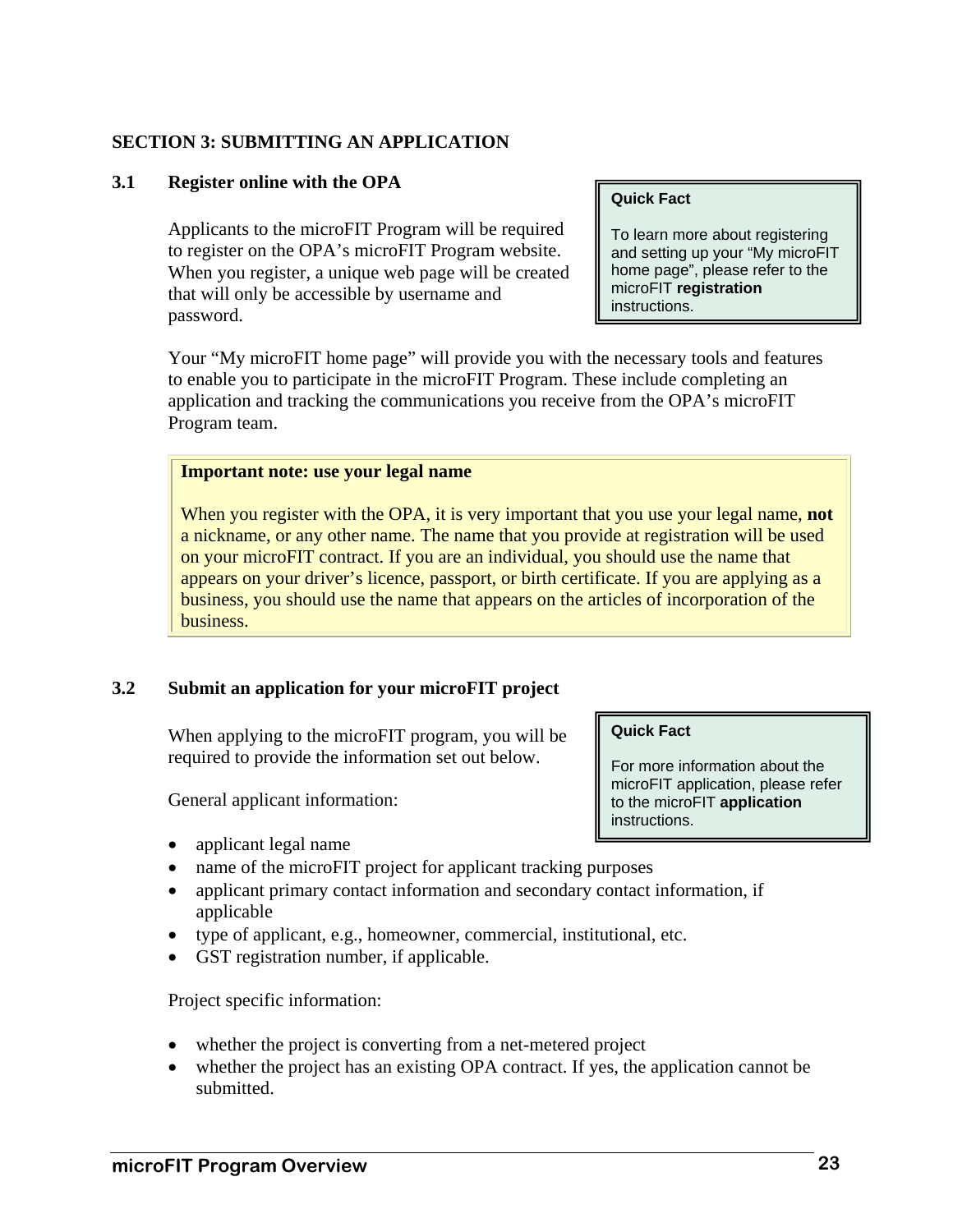- name of the local distribution company serving the microFIT project
- the local distribution company customer account information for the existing load customer, if applicable
- address of the proposed microFIT project
- type of renewable energy technology
- capacity of the proposed microFIT project
- estimated date to submit a connection request to the local distribution company
- whether the project is an incremental project. If yes, provide details of the existing project.
- if the applicant will receive additional grants or funding for the microFIT project
- if the system will be connected to a battery backup system<sup>5</sup>
- a brief description of the project, e.g., name of manufacturers, installers.

When you submit an application, your project will be given a microFIT project **reference number**. This will be used for tracking purposes by the OPA and your local distribution company.

#### **3.3 Conditional offer of microFIT contract**

The OPA will review each application to ensure that the project meets the microFIT Program eligibility requirements. If your project meets these requirements, the OPA will provide you with a "conditional offer of microFIT contract". The conditional offer cannot be transferred to another person or entity.

#### **Quick Fact**

The conditional offer of microFIT contract provides you with a guarantee that you will receive a microFIT contract provided that you meet the conditions of the offer.

#### **Important note**

The conditional offer will expire 12 months from the date it was issued. If your project is not connected in 12 months, your conditional offer will expire and you will need to submit a new microFIT application.

The offer is conditional on the following:

- you must comply with the microFIT Rules
- your microFIT project must be connected to the distribution system with appropriate metering
- your microFIT project must comply with domestic content requirements
- the OPA must receive your microFIT project connection details
- you must accept the microFIT contract.

1

<sup>&</sup>lt;sup>5</sup> Battery backup systems cannot be connected "upstream" of the generation meter. For more information, please refer to section 2.1 of this document.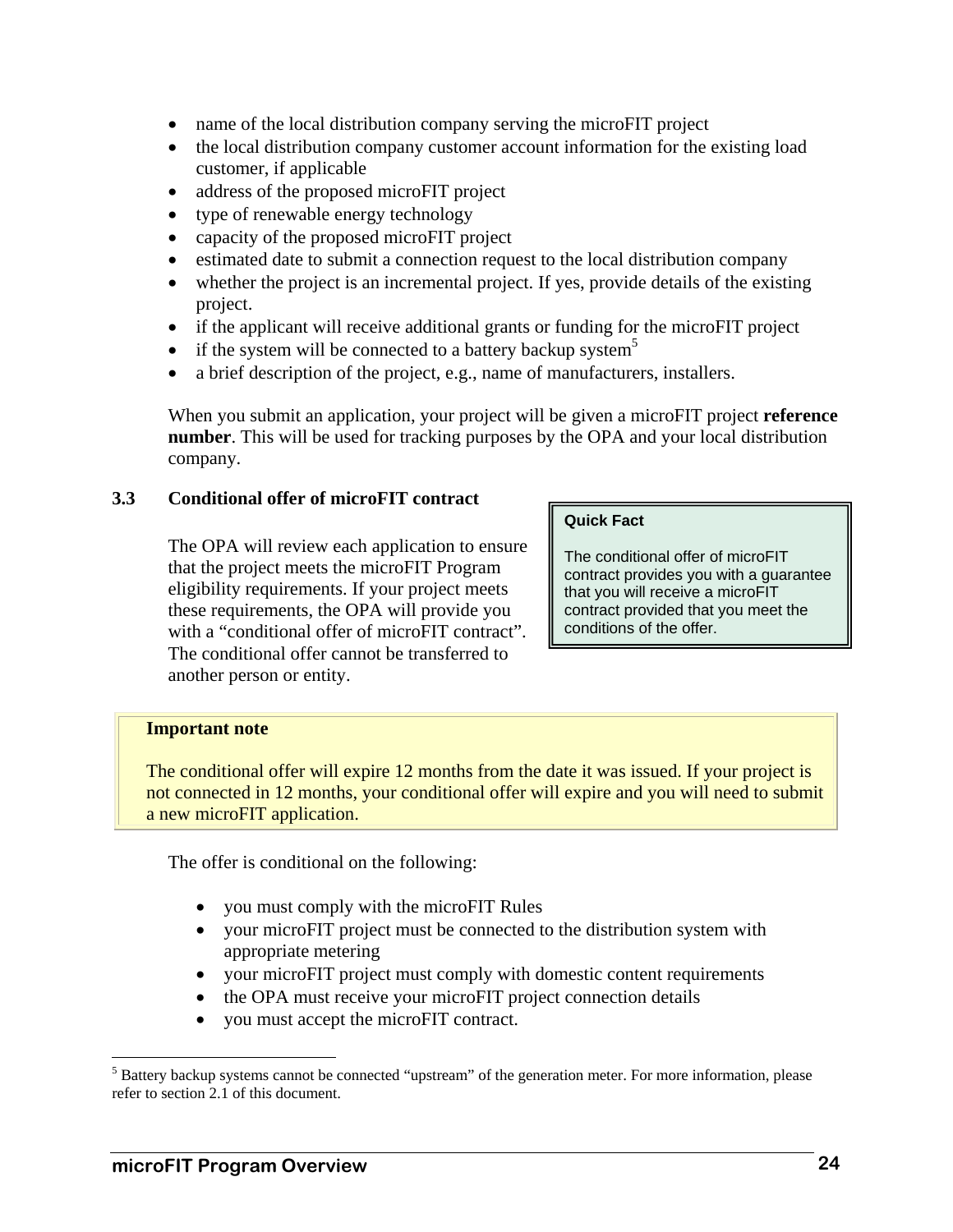# **SECTION 4: CONSTRUCTING AND CONNECTING YOUR PROJECT**

#### **4.1 Submit a connection request to your local distribution company**

The next step is to submit a connection request to your local distribution company. This is a formal application to request a connection to the distribution system. You must remember to include your microFIT project reference number on your connection request.

When submitting your connection request, you will be required to provide information about your project. This information includes:

- type of renewable energy technology
- nameplate capacity of the project
- location of the project, including the address and generation account number with the local distribution company where available.

#### **a. Develop a project plan**

You will need to put together an installation plan for your project. This plan includes the size and type of the project, the metering configuration, grid connection and project timeline. In most cases, you will work with your installer to develop your project plan. In many cases, your installer will help you prepare a project plan. You should discuss this plan with your local distribution company before submitting a connection request.

The project plan includes:

- type of renewable energy technology, e.g., solar PV, wind, etc.
- capacity of the installation in kW
- location of the project, e.g., on a roof or ground-mounted
- size of the project in square metres
- size and type of inverter
- wiring layout
- location of the inverter.

Connection and metering includes:

- service upgrade requirements
- type of meter required
- location of the generation meter
- location of project disconnection point
- wiring layout
- connection configuration, e.g., in-series, in-parallel or directly connected.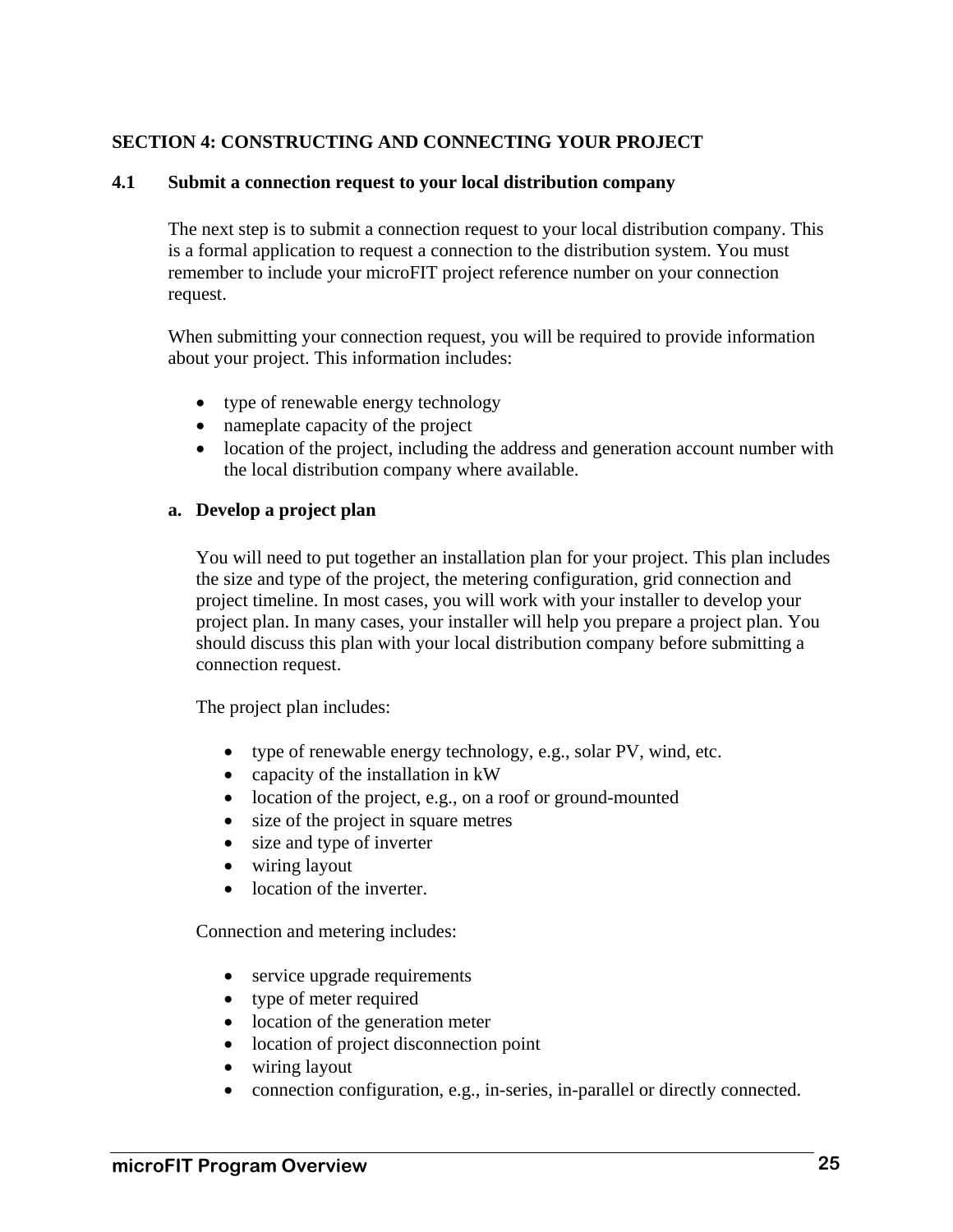Items to include in your project plan timeline:

- obtaining building permits, if applicable
- completing a renewable energy approval, if applicable
- installing the project
- scheduling and completing a safety inspection
- installing the meter.

Your local distribution company will review your connection request and make you an offer to connect your project within **15 days**, provided that your application is complete.

Your local distribution company will inform you of the requirements, costs and timing to connect your project. The offer to connect remains in effect for **30 days** and you must indicate your intention to connect within this time frame.

Once you receive an offer to connect from your local distribution company, you will need to make a final decision to proceed with your project. You should consider all the costs to connect your project, as well as all ongoing costs that will be associated with your project, including account charges from your local distribution company.

After reviewing all the connection information, if you accept your local distribution company's offer to connect and decide to install the project, you will:

- commit to paying the local distribution company for upgrades, i.e., metering
- begin to install your project
- apply to the Electrical Safety Authority for an electrical inspection
- prevent delays by working closely with your local distribution company, the Electrical Safety Authority and any other organizations from which work, inspections, or approvals are required, e.g., building permit inspection.

# **4.2 Complete a safety inspection with the Electrical Safety Authority**

After your project has been installed, you must complete a safety inspection with the Electrical Safety Authority. In many cases, your installer will help you arrange and prepare for the electrical safety inspection. Your project will not be connected to the grid until your local distribution company receives a letter of authorization from the Electrical Safety Authority.

The inspection will be thorough and will include an assessment of the following:

- Is the equipment approved for usage in Ontario?
- Does the installation have the required devices to protect against short circuits and circuit overloads?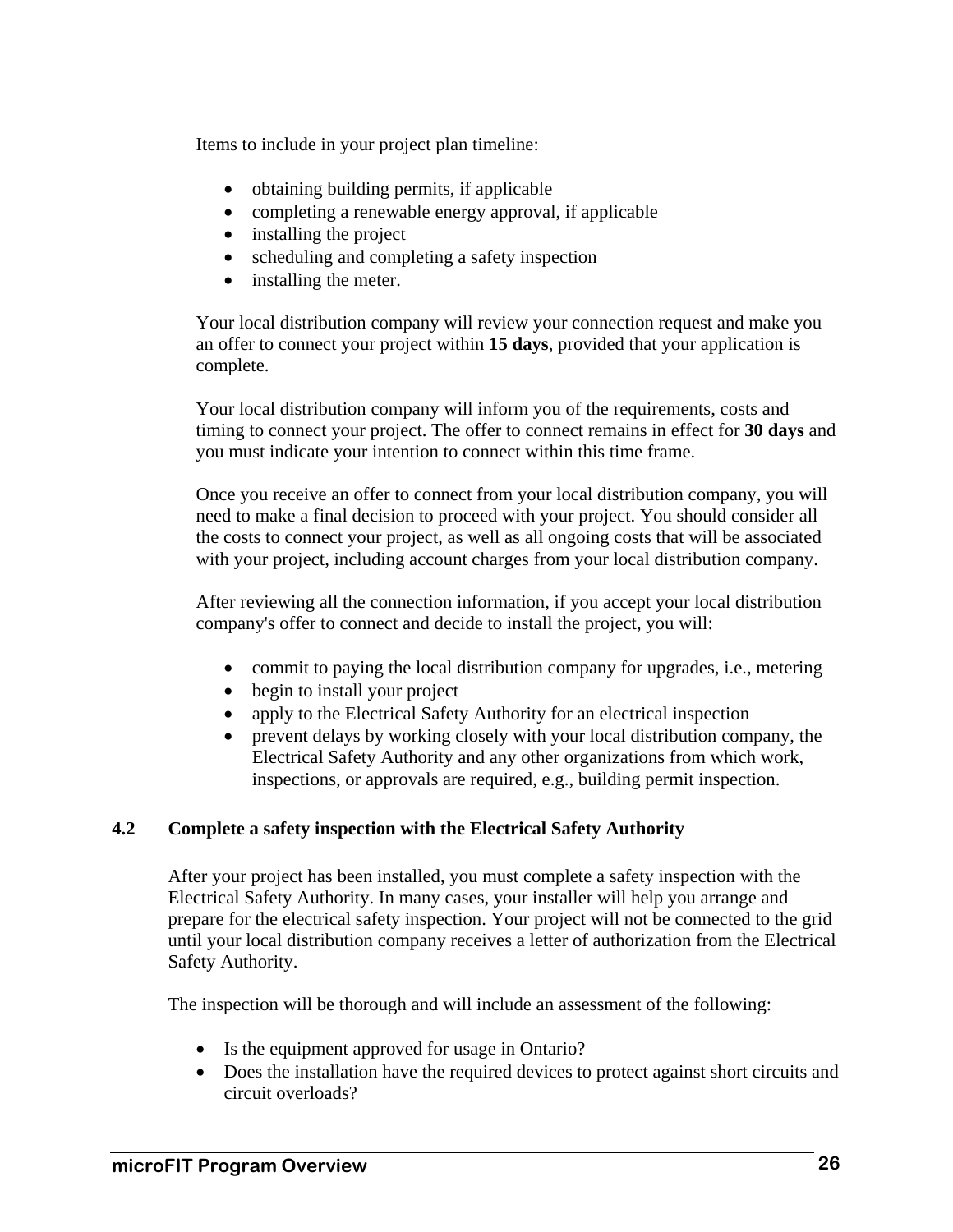- Does the installation have the required disconnection features?
- Does the installation make use of an appropriate inverter system?
- Does all wiring comply with provincial safety requirements?
- Do all devices display the proper safety labels?

For more information about the Electrical Safety Authority and its inspection requirements, please visit www.esainspection.net or call toll free: 1-877-372-7233.

# **4.3 Work with your local distribution company to complete your connection**

Once your project is installed and has passed a safety inspection, you will need to finalize your connection to the grid. Before your local distribution company will finalize your connection, you must provide the following:

- a letter of authorization to connect from the Electrical Safety Authority
- payment for the connection costs
- a signed connection agreement.

#### **Quick Fact**

The microFIT contract holder will be responsible for paying all fees associated with the local distribution company generator account.

You should discuss these account fees with your local distribution company.

It is very important that the name on the connection agreement be the same as:

- the name on the customer account for the microFIT project, i.e., the generator account
- the name used on the microFIT Program application to the OPA.

Once your local distribution company has received all required documents and payments from you, it will respond to you within **five days** to complete the generation meter installation.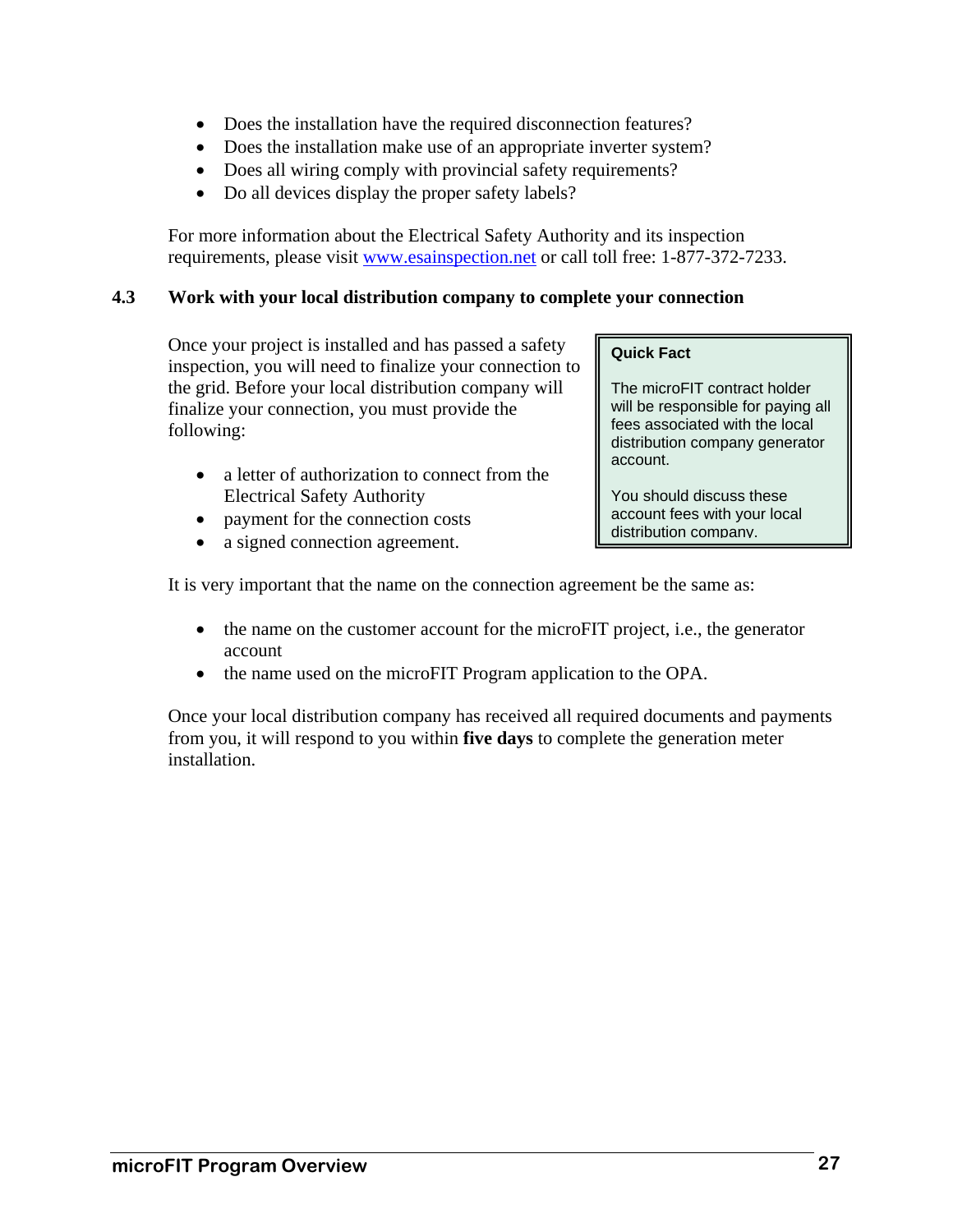# **SECTION 5: ACCEPTING YOUR CONTRACT OFFER**

#### **5.1 The microFIT contract**

Once you have completed the connection of your project, your local distribution company will provide the OPA with information about your project, including the date of your connection request and the connection date of the project. The OPA will offer you a standard microFIT contract and send you a contract offer by email to your My microFIT home page after receiving the information from your local distribution company.

You will be required to access your My microFIT home page to view the contract. Follow the directions provided in the offer notice to review your contract offer. The contract will include:

- your legal name, if a homeowner, business or institution
- the microFIT project reference number
- your project characteristics (e.g., renewable technology, size, location)
- local distribution company information (i.e., account numbers)
- connection date
- effective date and end date of the contract
- contract price and contract payment terms
- GST information.

You should review the contract carefully before accepting it. If there are any errors in the contract, please report them to the microFIT Program team. To contact the microFIT Program team, please email microFIT@powerauthority.on.ca.

If you are satisfied with the contract offer, you can accept the offer by clicking the "I Accept" button online.

Note: You must accept the contract offer within 45 business days. If you do not, the offer will be withdrawn.

#### **a. Start date of the contract**

If you accept the contract offer, your microFIT contract will be deemed to start on the **connection date** for your project.

Note: The connection date is the later of:

- the date of the conditional offer of contract, and
- the date your project is physically connected to the distribution system or load customer with suitable metering configurations and established generator account for the project.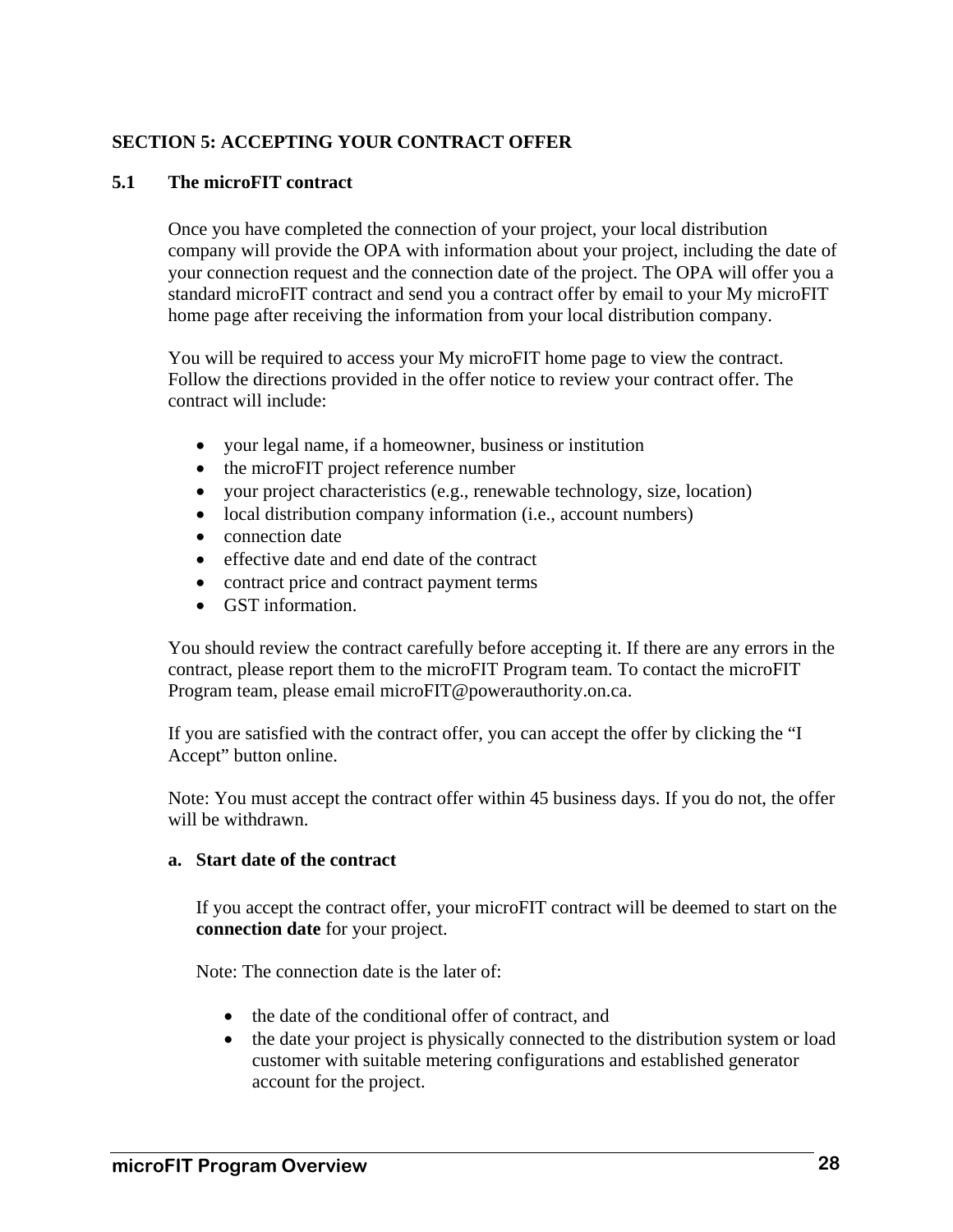#### **b. Contract price**

The conditional offer will guarantee that you will receive a microFIT contract with the price specified in the FIT price schedule at the time the conditional offer was made.

*The conditional offer will expire 12 months from the time it was issued.* 

The FIT price schedule will be reviewed regularly, approximately every two years.

#### **5.2 Payment for electricity production**

After you have accepted your microFIT contract, you will begin to receive payment for each kilowatt-hour (kWh) of electricity produced from your microFIT project for the duration of the contract. In this section, you will learn how contract payments are calculated and how payments are made to you.

You will receive contract payments from your local distribution company for the electricity produced from your microFIT project. Your local distribution company makes these payments on behalf of the OPA. These payments will be made to you according to the regular billing cycle of your local distribution company.

#### **Important note**

The load customer (e.g., the homeowner) is responsible for paying for all electricity consumed, regardless of whether the electricity was supplied by the microFIT project or the local distribution system.

#### **a. Payments for non-incremental projects**

You will receive a payment equal to the contract price multiplied by the metered electricity output from your microFIT project. For a load-embedded project, you will be paid for all electricity produced by your project, even if this electricity is used by the load customer (e.g., your house).

For example, a three kW solar PV rooftop microFIT project could produce 280 kWh in one month at a contract price of 80.2 cents per kWh.

#### **The microFIT generation payment is calculated as 280 kWh x \$0.802/kWh = \$225**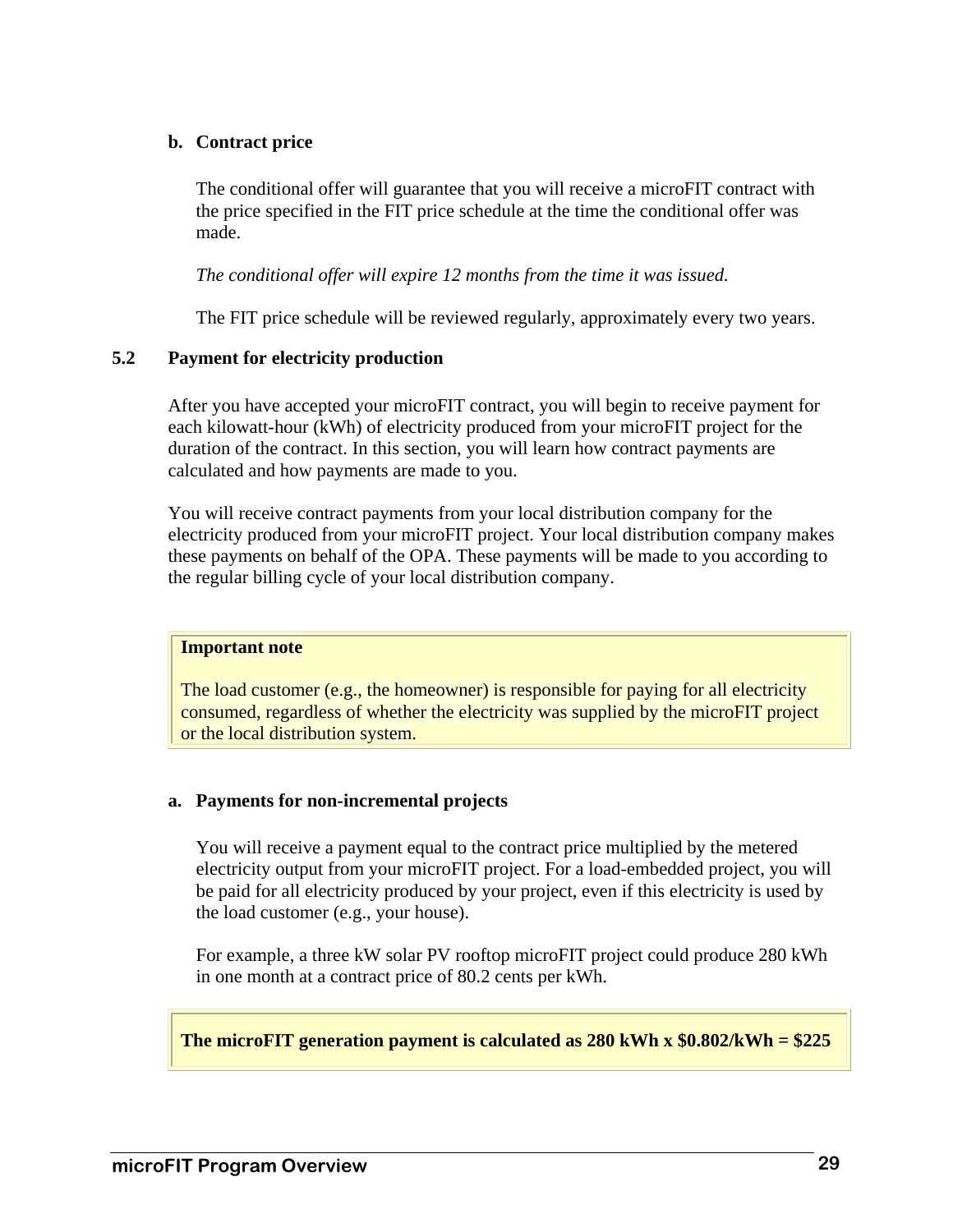#### **b. Payment for incremental projects**

For microFIT projects that are "incremental projects" (i.e., additions to existing projects), only the proportion of electricity that is attributed to the microFIT project will receive the microFIT contract price. The attributed amount is determined using the incremental project ratio.

For example, a four kW solar PV rooftop microFIT project is installed as an incremental project to an existing one kW solar PV rooftop system for a total project of five kW. The total project could produce 468 kWh in one month. The payment would be calculated as follows:

- 1. The incremental project ratio is 4 kW divided by 5 kW =  $0.8$ .
- 2. The electricity attributed to the microFIT project is  $468$  kWh x  $0.8 = 375$  kWh
- 3. The microFIT payment is 375 kWh x  $$0.802/kWh = $300$

#### **5.3 Managing your contract**

#### **a. Notices**

During the contract term, you may wish to change your contact information. If you change your contact information, such as your email or mailing address, you must provide the OPA with written notice of the change. This is a simple process and does not require a contract amendment.

#### **b. Terminating your contract**

You should also note that your contract could be terminated in certain instances. For example:

- You may request that your contract be terminated. You must provide the OPA with 30 business days' notice if you wish to do so.
- The OPA may terminate your contract for any breach of the contract.
- Your contract will terminate automatically if your connection agreement with your local distribution company is terminated.

#### **c. Amending your contract**

During the contract, you must notify the OPA if there are any changes in your GST registration status or to your microFIT project. Both the OPA and you must agree to the changes.

#### **d. Contract assignment: what if I move?**

A microFIT contract holder may choose to move or sell his or her home before the end of the contract term. In this case, the microFIT contract can be assigned to the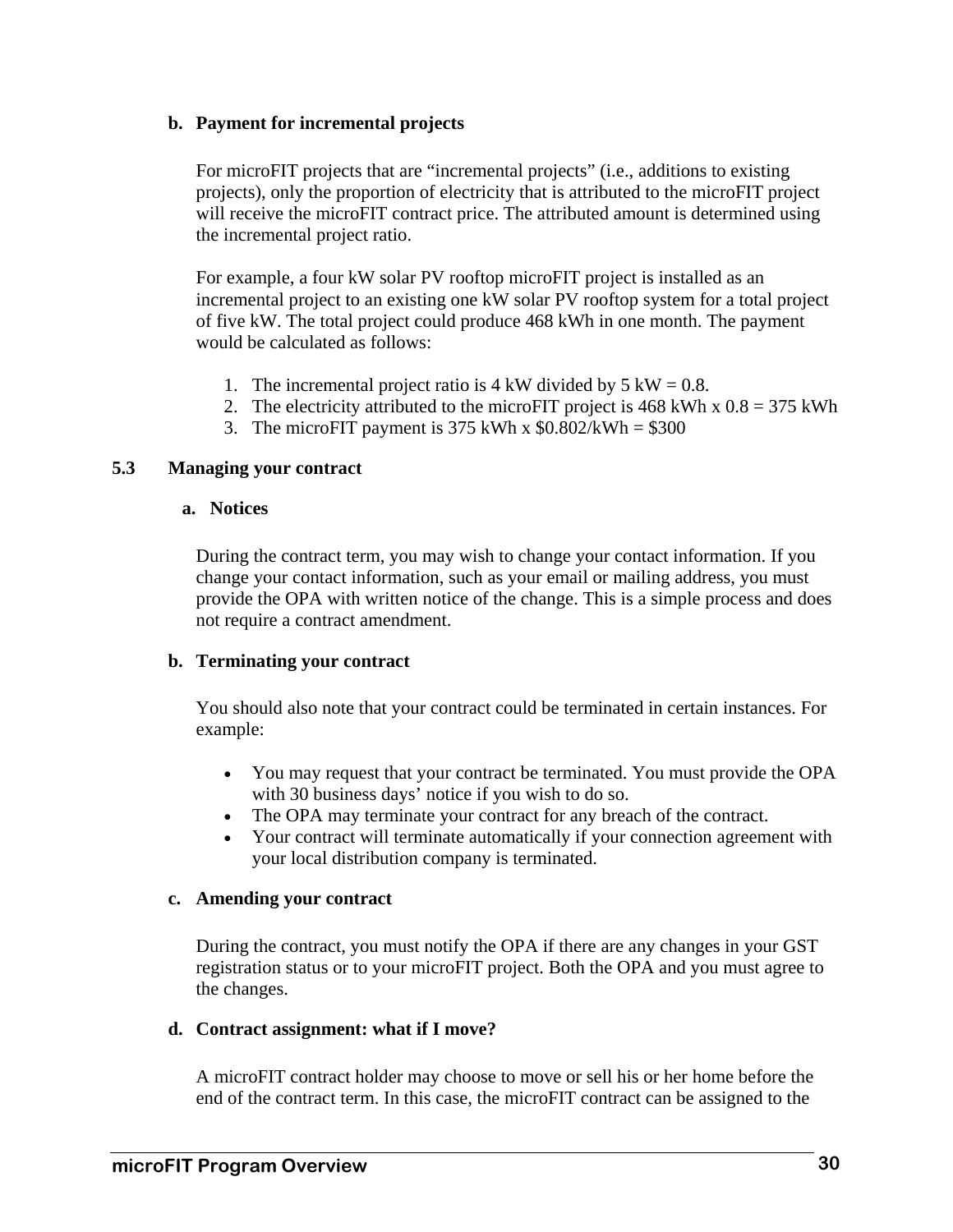new homeowner who can take over the contract for the remainder of the contract term.

For example, if you have a 20-year microFIT contract and you assign it after 15 years to a new homeowner, the new microFIT contract holder will receive contract payments for the remaining five years of the contract term. It is up to you (and your real estate agent) to determine the value of the microFIT project when you are selling your home.

To assign your microFIT contract to a new homeowner, you must complete these steps:

- 1. You must first assign your local distribution company's connection agreement to the new homeowner
- 2. The new homeowner must set-up a generator account with the appropriate local distribution company and register for the microFIT Program.
- 3. You must obtain the microFIT registration ID from the new homeowner and provide this ID during the assignment process.
- 4. You must give the OPA notice that you intend to assign the contract and the OPA must agree to the assignment.

The OPA will not withhold consent to an assignment of contract unreasonably.

You cannot "move" your microFIT contract to your new home. You can either assign it to the new owner as described above, or you can terminate your microFIT contract and submit a new microFIT application for your new home address.

#### **e. Other issues**

During the contract term, the OPA may do the following:

- audit your microFIT project
- request that you provide copies of all statements and invoices from the local distribution company
- request evidence of domestic content compliance
- ask to inspect your microFIT project.